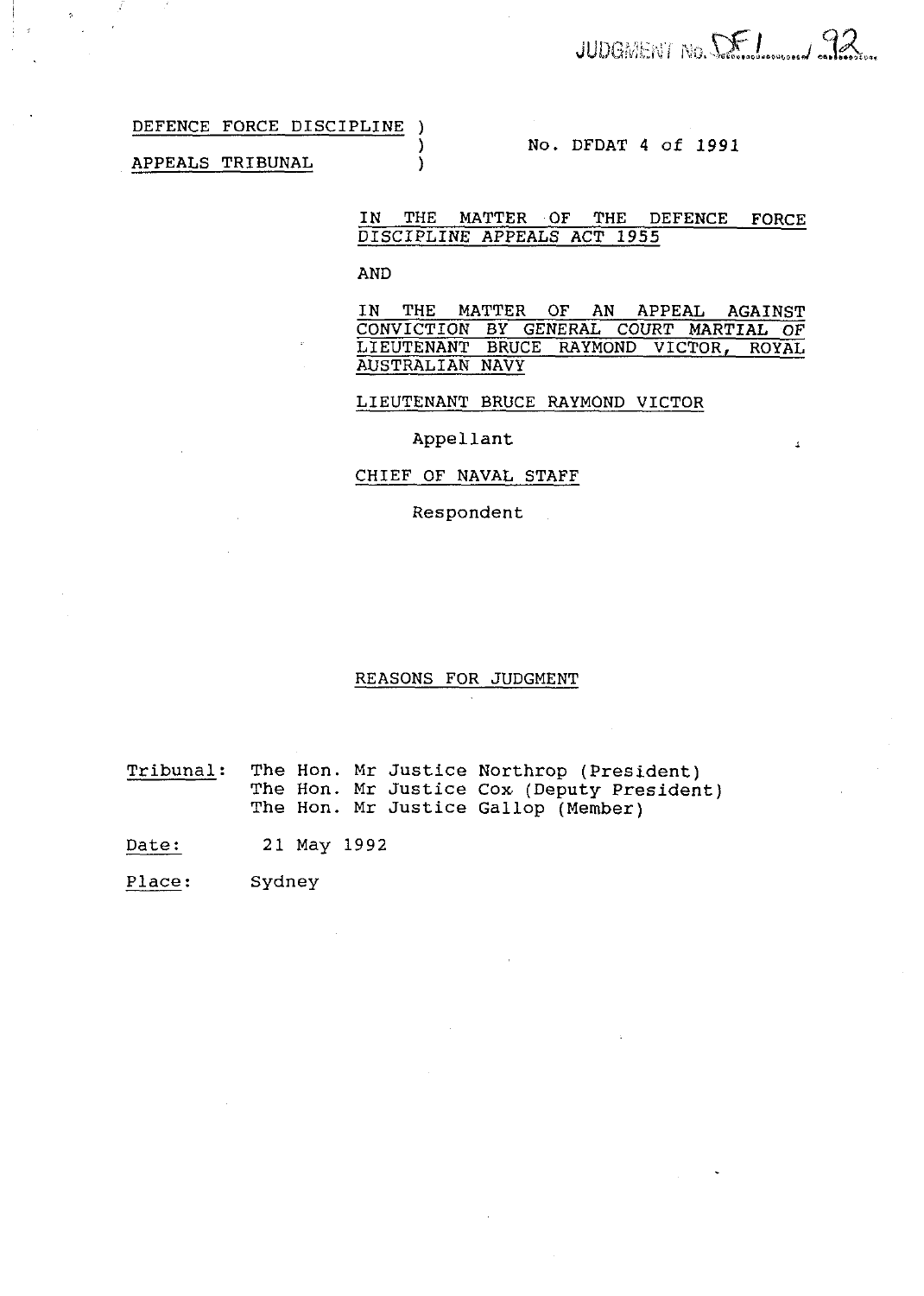DEFENCE FORCE DISCIPLINE )

APPEALS TRIBUNAL )

 $\bullet$ 

## IN THE MATTER OF THE DEFENCE FORCE DISCIPLINE APPEALS ACT 1955

AND

 $\lambda$ 

IN THE MATTER OF AN APPEAL AGAINST CONVICTION BY GENERAL COURT MARTIAL OF LIEUTENANT BRUCE RAYMOND VICTOR, ROYAL AUSTRALIAN NAVY

LIEUTENANT BRUCE RAYMOND VICTOR

Appellant

# CHIEF OF NAVAL STAFF

Respondent

- Tribunal: The Hon. Mr Justice Northrop (President) The Hon. Mr Justice Cox (Deputy President) The Hon. Mr Justice Gallop (Member)
- Date: 21 May 1992
- place: Sydney

## MINUTE OF ORDER

#### THE TRIBUNAL ORDERS:

(1) That the appeal be allowed and the conviction be quashed.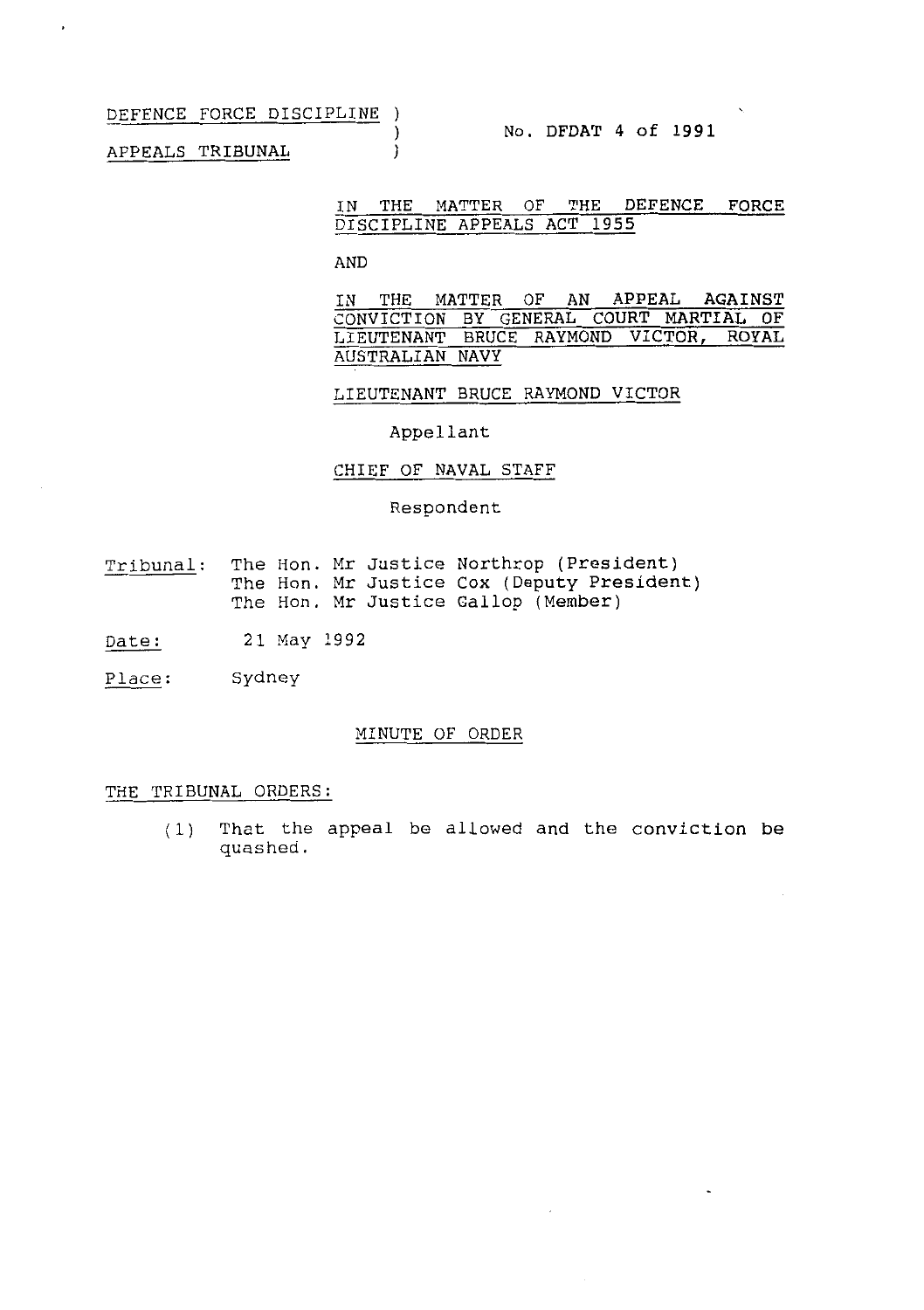DEFENCE FORCE DISCIPLINE )<br>APPEALS TRIBUNAL (1997)

DFDAT No 4 of 1991

# IN THE YATTER OF THE DEFENCE FORCE DISCIPLINE APPEALS ACT **1955**

## AND

# IN THE MATTER OF AN APPEAL AGAINST CONVICTION BY GENERAL COURT MARTIAL OF LIEUTENANT BRUCE RAYMOND VICTOR ROYAL AUSTRALIAN NAVY

## LIEUTENANT BRUCE RAYMOND VICTOR

Appellant

## AND

#### CHIEF OF NAVAL STAFF

Respondent

- TRIBUNAL: THE HON MR JUSTICE NORTHROP (PRESIDENT)<br>
THE HON MR JUSTICE COX (DEPUTY PRESIDENT)<br>
THE HON MR JUSTICE GALLOP (MEMBER)<br>
PLACE: SYDNEY<br>
DA<u>TE</u>: 21 MAY 1992 THE HON MR JUSTICE COX (DEPUTY PRESIDENT) THE HON MR JUSTICE GALLOP (MEMBER)
- PLACE: SYDNEY
- 

### REASONS FOR JUDGMENT

This is an appeal against conviction by court martial for an offence of negligently causing or allowing a service ship to be hazarded contrary to s.39(3) of the Defence Force Discipline Act 1982 ("the Discipline Act").

In darkness curing the early hours of the morning of 7 May 1990, the frigate H.M.A.S. Darwin, while engaging in exercises with unirs of the USA fleet and other ships, ran aground on a shoai off the north aasx coast of the-island of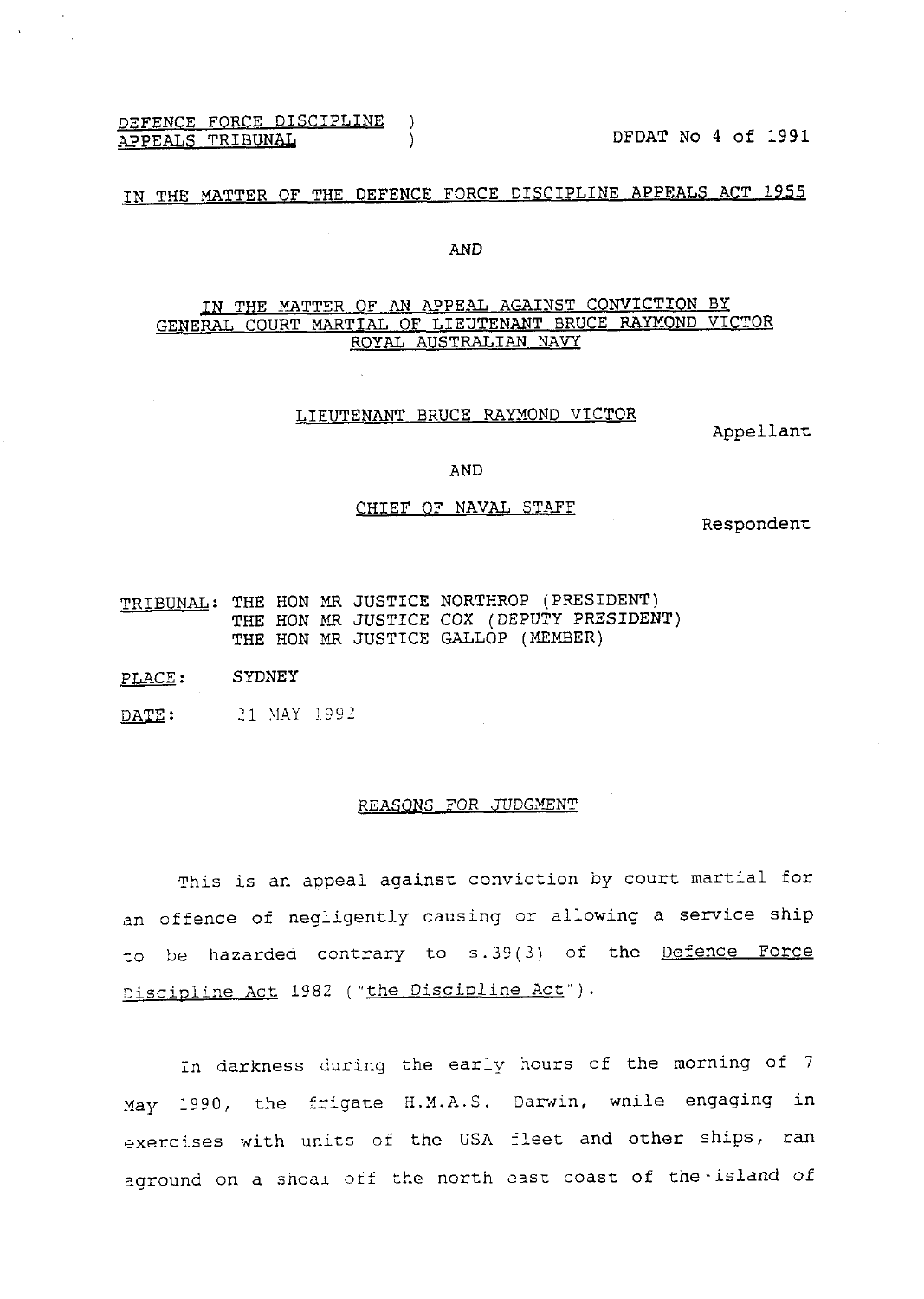Oahu, Hawaii. At the time, the appellant, Lieutenant Bruce Raymond Victor, was the Navigation Officer on board Darwin. On 15 February 1991 the appellant was found guilty, convicted and reprimanded on the charge of negligently causing or allowing the ship to be hazarded contrary to s.39(3) of the Discialine Act.

Section 39 of the Discipline Act reads as follows:

"39. (1) A defence member who intentionally causes or allows a service ship to be lost, stranded or hazarded is quilty of an offence for which the maximum punishment is imprisonment for 5 years.

**(2) A** defence member who recklessly causes or allows a service ship to be lost, stranded or hazarded is guilty of an offence for which the maximum punishment is imprisonment for 2 years.

(3) A defence member who negligently causes or allows a service ship to be lost, stranded or hazarded is guilty of an offence for which the maximum punishment is imprisonment for 6 months."

In addition to being charged with the offence under s. 39(3) of the Discipline Act, the appellant was charged with an offence under s.35 of the Discipline Act which reads;

"35. A defence member who, by act or omission, negligently performs a duty that he is required by his office or appointment to perform is guilty of an offence for which the maximum punishment is imprisonment for 3 nonths . "

The second charge was heard by the court martial at the same time as the first charge, but upon the appellant being found quilty on the first charge, the second charge was not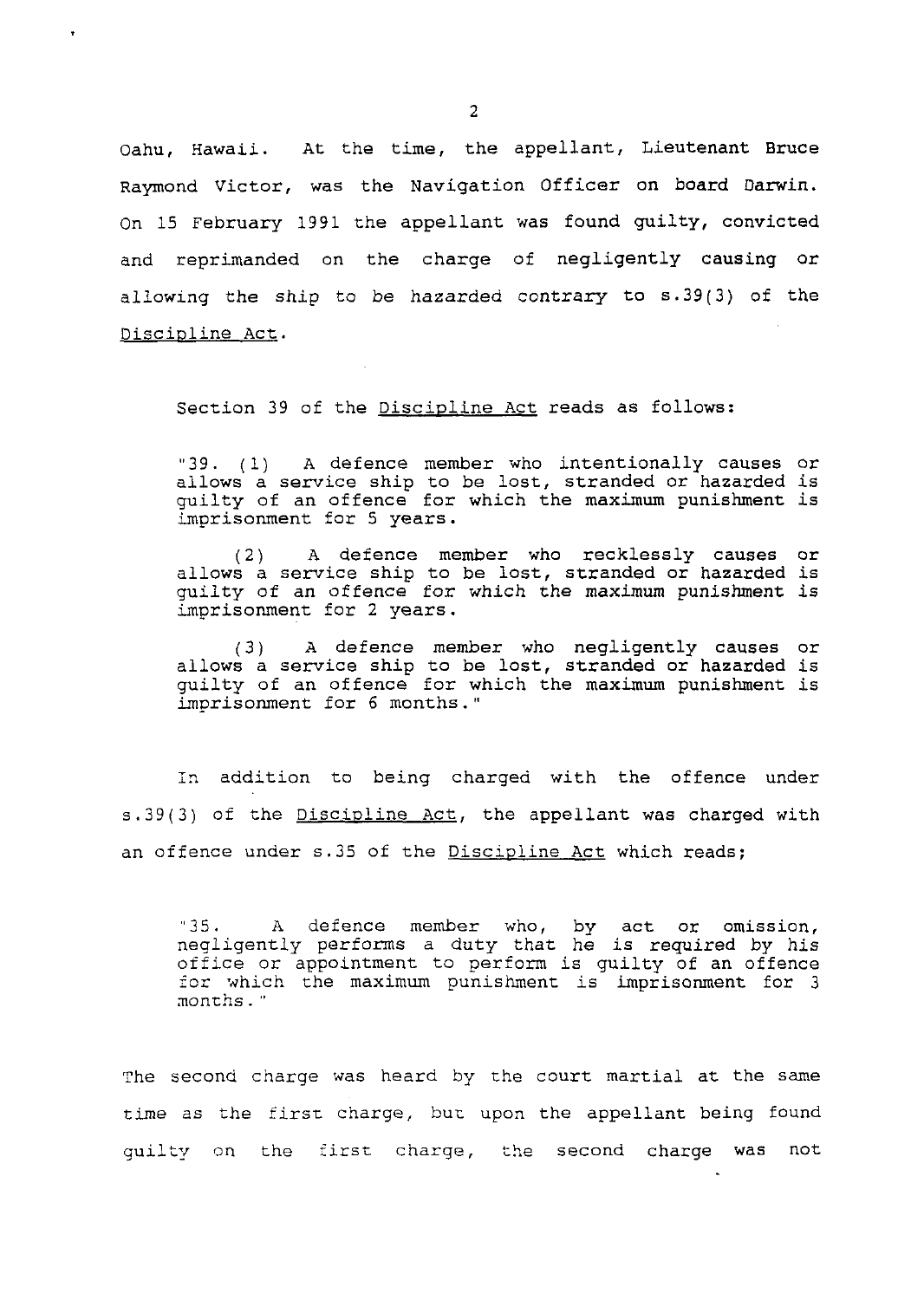proceeded with and the court martial did not record a finding thereon.

The appellant has, pursuant to  $s.20(1)$  of the Defence Force Discipline Appeals Act 1955, appealed to this Tribunal against his conviction, but under that sub-section an appeal is limited to a question of law "except by leave of the Tribunal".

The offence of which the appellant was convicted was in the following terms:

#### "First Charge Hazarding Service Ship

| DDFD ACt   | Between 0001 and 0445 on 7 May 1990 |                                                                         |
|------------|-------------------------------------|-------------------------------------------------------------------------|
| Section 39 |                                     | while on board HMAS Darwin and off<br>the coast of Oahu did negligently |
|            | hazarded.                           | cause or allow the ship to be                                           |

#### Particulars

- 1. Failing to prepare an adequate and safe navigation plan for use at the time and place aforesaid in the passage of **HMAS** Darwin around the coast of Oahu and/or alternatively preparing a navigation plan for use at the time and place aforesaid which was unsound and unsafe in that:
	- 1.1 It failed to provide all relevant and available hydrographic information for the assistance of the officer of the watch and in particular failed to specify on the chart on which the plan was drawn:

1.1.1 The presence af a second long-range light on Kaena Poinr.

1.1.2 Guidance on the possible presence of<br>currents off both Kaena Point and Kahuku currents off both Kaena Point Poinrs .

1.2 It utilised a planned track on course 150 degrees requiring the ship to pass within 1.5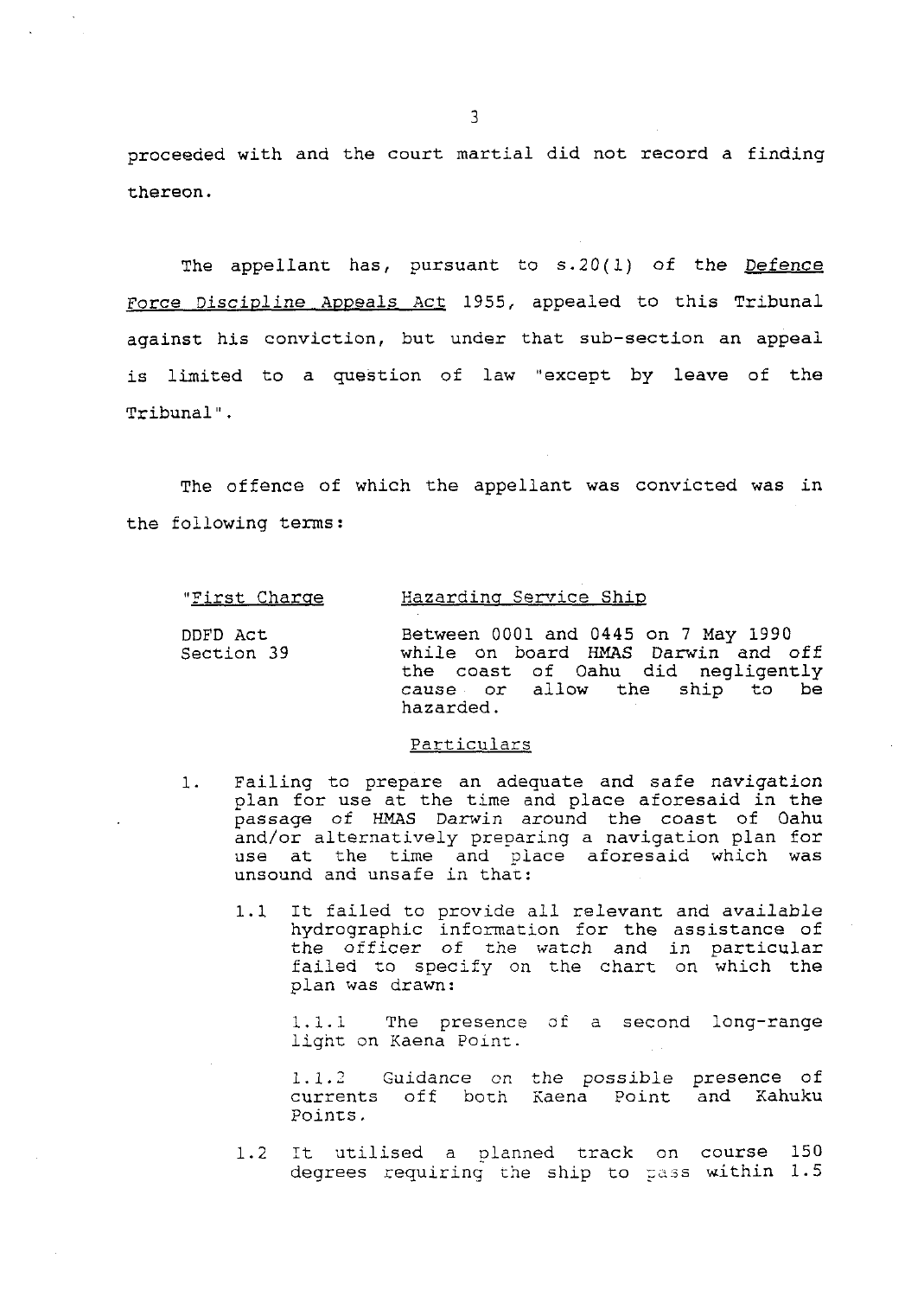nautical miles of a poorly defined lee shore and within one nautical mile of shoal water at relatively high speed.

- 1.3 It failed to provide the officer of the watch any information on the times and ranges at which it might be expected lights could be raised or dipped.
- 1.4 It failed to provide any or any proper or adequate clearing bearings and radar clearing ranges.
- 1.5 It failed to provide any minimum depths to be monitored by the officer of the watch using the echo-sounder or otherwise.
- 1.6 It failed adequately or sufficiently to identify appropriate radar conspicuous objects or features suitable for use in fixing the ship.
- 2. Failing to provide proper guidance and supervision to unqualified and inexperienced officers of the watch in the execution of the navigation plan.
- 3. Failing to provide any or any proper or sufficient night orders to officers of the watch and principal warfare officer to ensure the safe conduct and passage of the ship."

The second charge on which the court martial did not record a finding was in the following terms:

#### "Second Charge Meqligent Performance of Duty

DFD Act Between 2000 and 0445 hours on 6 and Section 35 *7* Hay 1990 on board **HMAS** Darwin and off the coast of Oahu did negligently perform the duty required of him as navigating officer in the proper and safe navigation of the ship.

### Particulars

- 1-2. The particulars set out in relation to the first charge are reierred to and repeated.
- 4. Failing to ensure that the chart in use at the time, the ship's log and officer of the watch notebook were adequately maintained and completed.so as to

 $\overline{4}$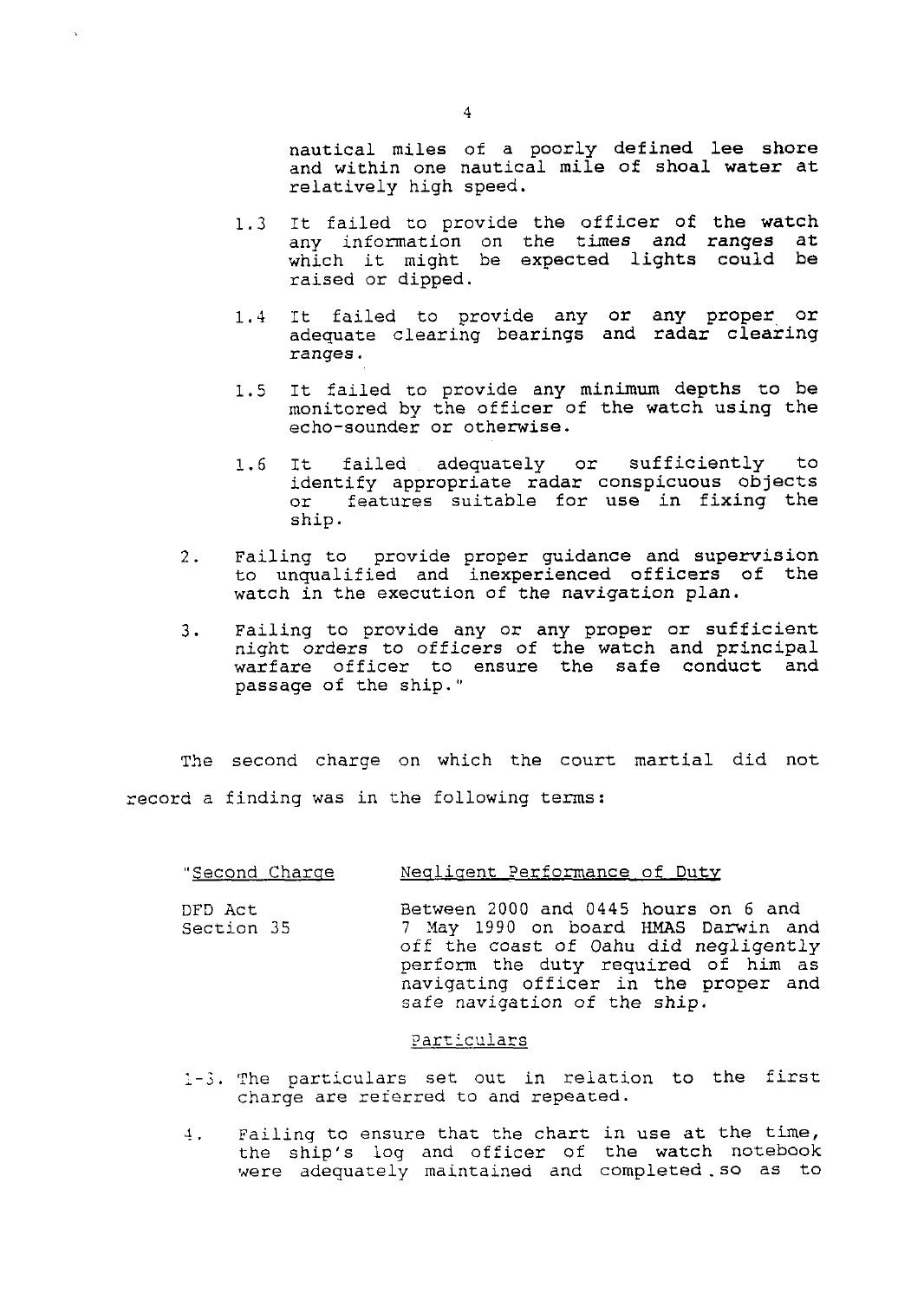enable the ship's track to **be** accurately reconetructed".

The grounds of eppeal, as amended pursuant to leave granted on 27 November 1991, were as followsl

- **"1.** That the conviction is unreasonable, or cannot be supported having regard to the following matters of evidence **I** 
	- (a) that there was no evidence or no sufficient evidence that the appellant's conduct had caused the ship to be hazarded;
	- (b) that there was no evidence or no sufficient evidence that the navigation plan prepared by the appellant was -
		- (i) defective;

سترات سارسي

- (ii) less than the standard contemplated by the Defence Force Diecipline Act, **8.11;**
- (c] the fact that the appellant had complied with all directions and orders given to him;
- (d) his special circumstances at and prior to the **date** of the incident **in** terms of fatigue and duties required of him;
- *(a)* the fact that the appellant was standing watches in the Operations Room;
- (f) the fact that the Executive Officer, an experienced navigator, was in command and excused the appellant from further duty prior to the incident.
- 2, That in all the circumstances of the case the conviction is unsafe or unsatisfactory.
- 3. The Judge Advocate should have ruled in favour of the submission made to him that the appellant had no case to answer.
- 4. The Judge Advocate should have withdrawn the prosecution case against the appellant at the conclusion of the evidence.
- **5.** The Judge Advocate should have ruled that the charge sheet **was** bad for duplicity and oppressive."

المتبادلة المستناطين الإفاريق فيناجل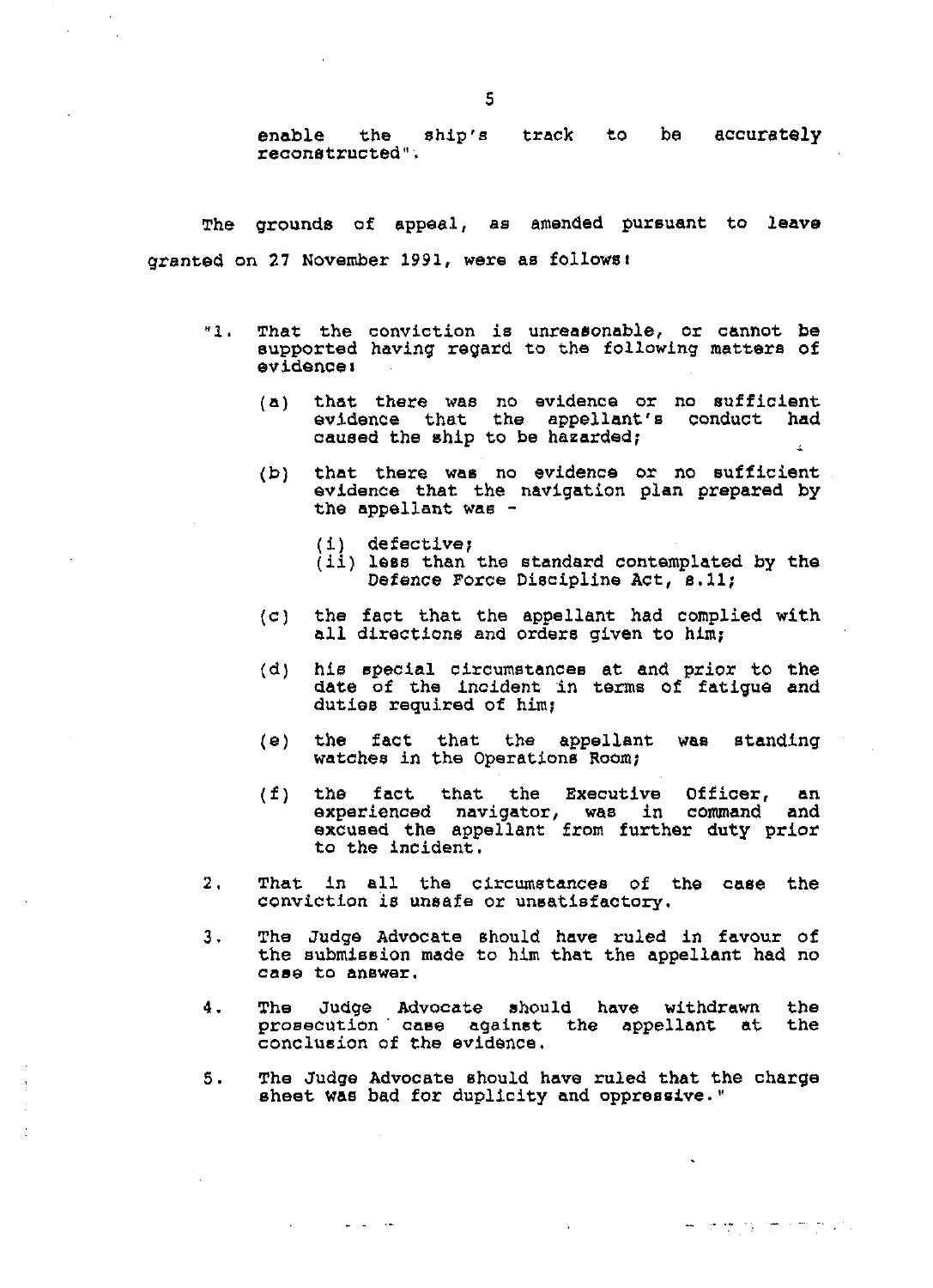Counsel for the appellant argued the last ground of appeal first. It is desirable to consider ground 5 first.

Although the appellant was charged with three other accused of the offence of negligently causing or allowing his ship to be hazarded and the offence of negligent performance of duty, no objection was taken to the identical charges against the other accused on the grounds of duplicity. It is quite clear, however, that counsel for the appellant took the point and submitted that the prosecution should elect upon which offence it intended to rely. That submission was overruled by the Judge Advocate who held that the charge of negligently causing or allowing his ship to be hazarded did not involve any duplicity and he rejected the application.

The relevant provisions of the Discipline Act are contained in s.66(1) and S. 141A which are in the following terms :

"66(1) Each punishment imposed, and each order made, by a service tribunal shall be imposed or made, as the case may be, in respect of a particular conviction and no other conviction. "

**"141A(1)** Where it appears to -

- (a) a summary authority, before dealing with or trying a charge or at any stage of dealing with or trying a charge;
- (b) a convening authority, at any stage when a charge is before him under section 103;
- (C) the judge advocate of a court martial, before the court martial tries a charge or at any stage of the trial of a charge; or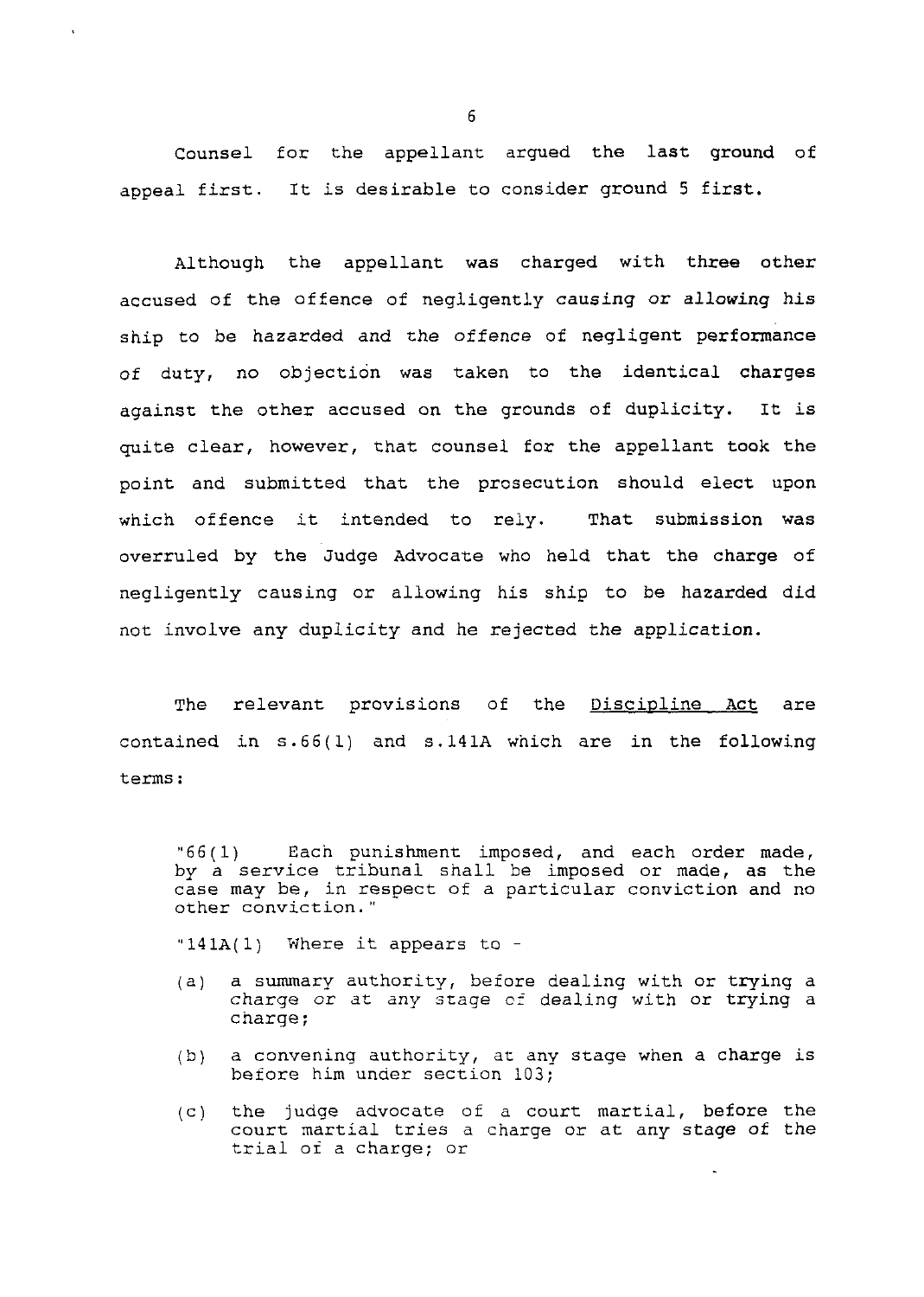(d) a Defence Force magistrate, before trying a charge or at any stage of trying a charge,

that the charge is defective, the summary authority, convening authority, judge advocate or Defence Force magistrate, as the case may be, shall make such amendment of the charge as he thinks necessary unless the amendment cannot be made without injustice to the accused person.

(2) In sub-section (1), 'amendment' includes the addition of a charge or the substitution of a charge for another charge."

The Defence Force Discipline Rules are quite specific, particularly the following:

"8. **(1)** A charge against an accused person shall be entered on a charge sheet.

(2) A charge sheet for the hearing of a proceeding before a summary authority may contain more than one charge.

(3) A charge sheet for the trial of a person by a court martial or a Defence Force magistrate may contain more than one charge if the offences charged -

- (a) form, or are part of, a series of offences of the same or a similar character;
- (b) are founded on the same or closely related acts or omissions;
- (c) are founded on a series of acts done or omitted to be done in the prosecution of a single purpose; or
- (d) are alternative to other charges in the charge sheet.

4) At the hearing of a proceeding before a summary authority, not more than one person shall be charged in :he one charge sheet.

(5) At the trial before a court martial or a Defence force magistrate, 2 or more accused persons may be charged in the same charge sheet with offences alleged to have been committed by them separately if the acts or omissions on which the charges are founded are so connected thac it is in the interests of justice that they be tried together."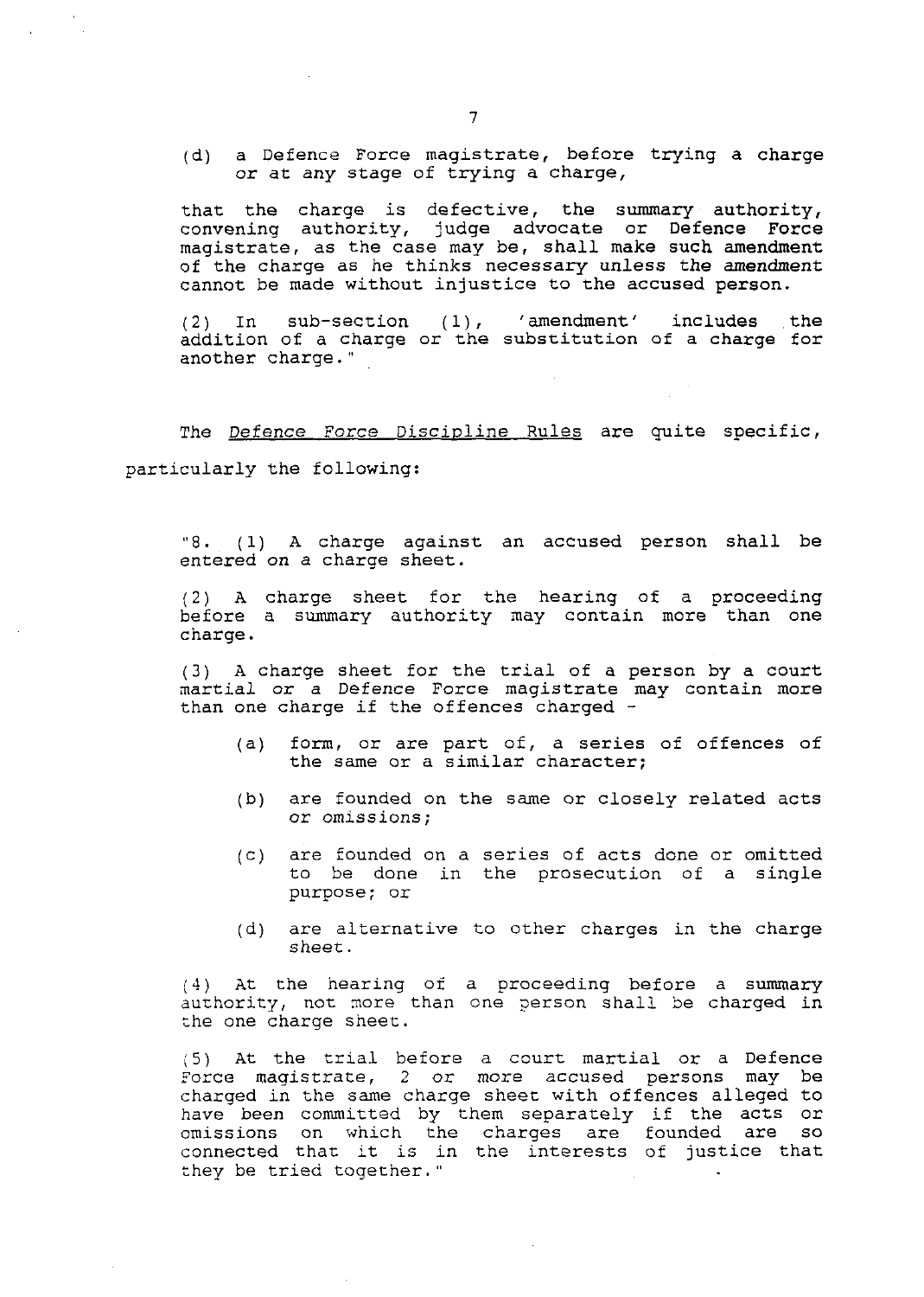(6) Nothing in sub-rule (4) prevents a summary authority, at the hearing of a proceeding, from directing that 2 or more accused persons be dealt with or tried jointly in those proceedings in respect of -

- (a) an offence alleged to have been committed by them jointly; or
- (b) offences alleged to have been committed by them separately if the acts or omissions on which the charges are founded are so connected that it is in the interests of justice that they be dealt with or tried together."
- "9. **(1)** A charge shall state one offence only.
- (2) A charge shall consist of 2 parts, namely
	- (a) a statement of the offence which the accused person is alleged to have committed; and
	- (b) particulars of the act or omission constituting the offence.
- (3) A statement of an offence shall contain
	- (a) in the case of an offence other than an offence against the common law - a reference to the provision of the law creating the offence; and
	- (b) in any case a sufficient statement of the of fence.

(4) Without prejudice to any other sufficient manner of setting out the statement of an offence, the statement of an offence shall be sufficient if it is set out in the appropriate form in the Schedule.

(5) Particulars of an offence shall contain a sufficient statement of the circumstances of the offence to enable the accused person to know what it is intended to prove against that person as constituting the offence.

(6) At a trial by court martial or a Defence Force ~agistrate, 2 or more accused persons may be charged jointly in 1 charge of an offence alleged to have been committed by them jointly."

The submission on behalf of the respondent to the appeilant's objection on the ground of duplicity was the same submission as was accepted by the Judge Advocate at the court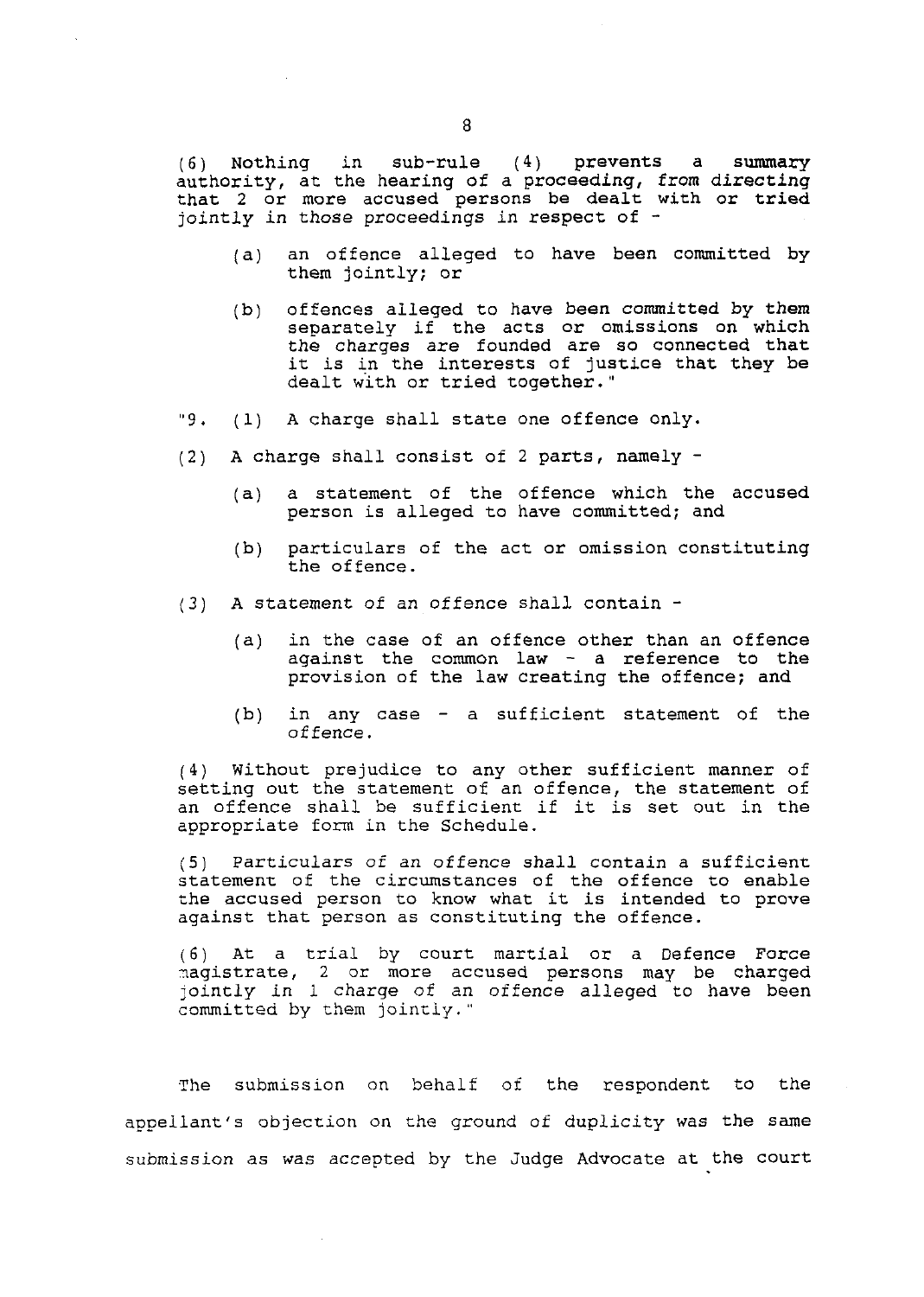martial, namely that the charge stated one offence only and therefore complied with the above statutory provisions.

Whether a statutory provision creates one or more than one offence is a matter of construction. In Romeyko v Samuels (1972) 19 FLR 322 at 345, Sray CJ adverted to such statutes in the following terms:

"The true distinction, broadly speaking, it seems to me, is between a statute which penalizes one or more acts, in which case two or more offences are created, and a statute which penalizes one act if it possesses one or more forbidden characteristics. In the latter case there is only one offence, whether the act under consideration in fact possesses one or several of such characteristics. Of course, there will always be borderline cases and if it is clear that Parliament intended several offences to be committed if the act in question possesses more than one of the forbidden characteristics, that result will follow. "

Romevko v Samuels was cited with approval by Woodward J in the Australian Industrial Court in Bowling v General Motors Holden (1975) 8 ALR 197 at 217. See also Heidt v Chrysler Australia Ltd (1976) 26 FLR 257 per Northrop J at pp 260-261 and O'Brien v Praser (1990) 66 NTR 9 at pp 11-12.

As a matter of construction, s.39 of the Discipline Act creates a number of different offences. In particular s.39(3) creates offences of negligently causing a service ship to be lost, negligently allowing a service ship to be lost, negligently causing a service ship to be stranded, negligently allowing a service ship to be stranded, negligently causing a service ship to be hazarded, and negligently allowing a

 $\bar{\lambda}$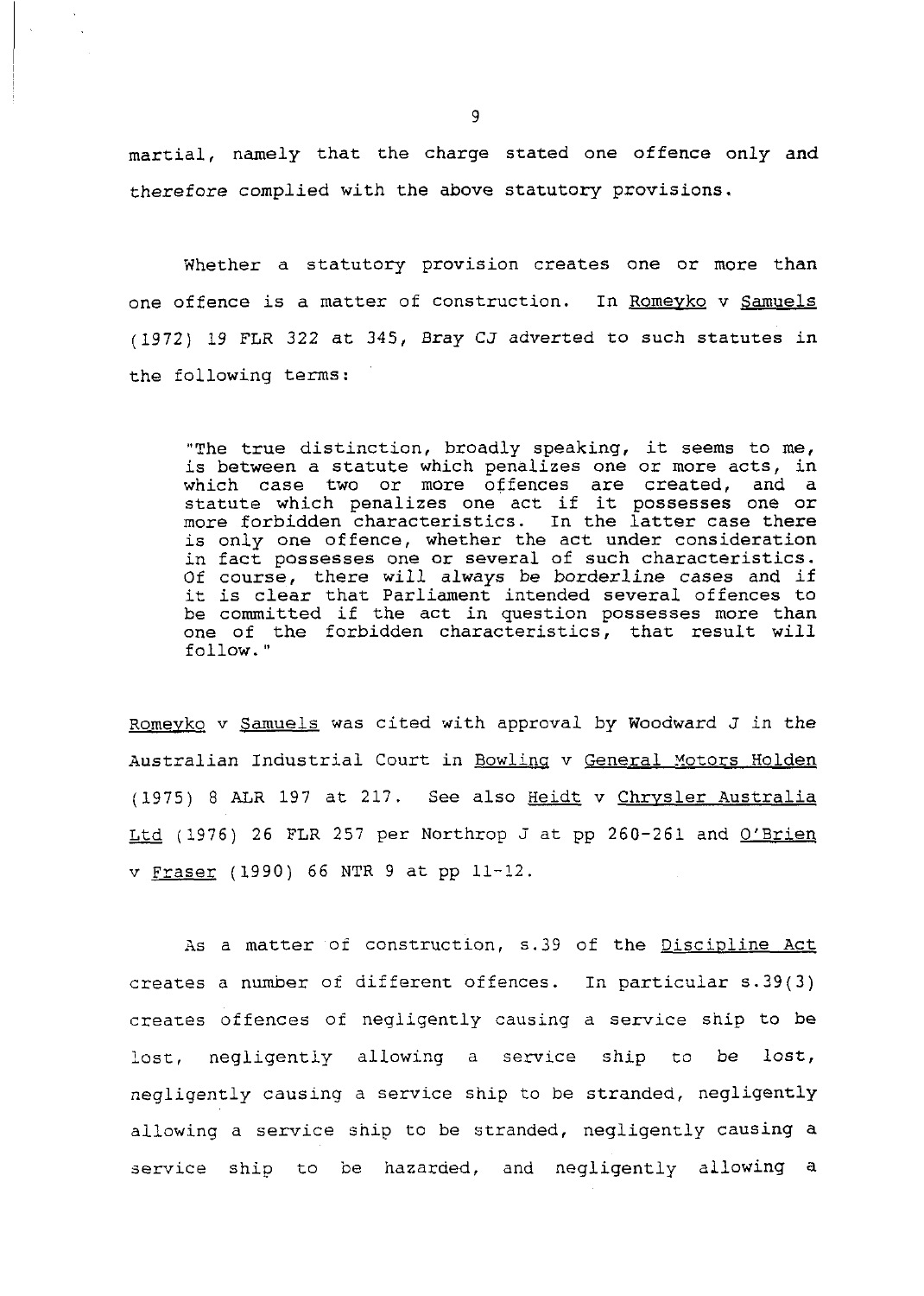service ship to be hazarded.

We are clearly of the opinion that the Discipline Law Hanual, Volume **11,** correctly reflects the proper construction of s.39(3) under notes to the provision and under the heading "Alternative Charges""

".. . where the principal charge alleges that the accused negligently caused the stranding or hazarding it may be<br>appropriate to include an alternative charge of to include an alternative negligently allowing the stranding or hazarding (as the case may be) . "

It is interesting to note that the predecessor to  $s.39(3)$ of the <u>Discipline Act</u> which was s.19 of the <u>Naval Discipline</u> It is interesting to note that the pre<br>of the <u>Discipline Act</u> which was s.19 of t<br>Act 1957 (Imp) was in the following terms:

"19. Every person subject to this Act who, either wilfully or by negligence -

- (a) causes or allows to be lost, stranded or hazarded any of Her Majesty's ships or vessels; or
- (b) causes or allows to be lost or hazarded any of Her Majesty's aircraft,

shall be liable, if he acts wilfully or with wilful neglect, to imprisonment for any term or any less punishment authorised by this Act, and in any other case to imprisonment for a term not exceeding two years or any less punishment so authorised."

Likewise, that section was construed as creating a number of alternative offences. In notes to s.19 in the Admiralty Xemorandum on Naval Court Xartial Procedure (BR ll), which is now obsolete, there appears: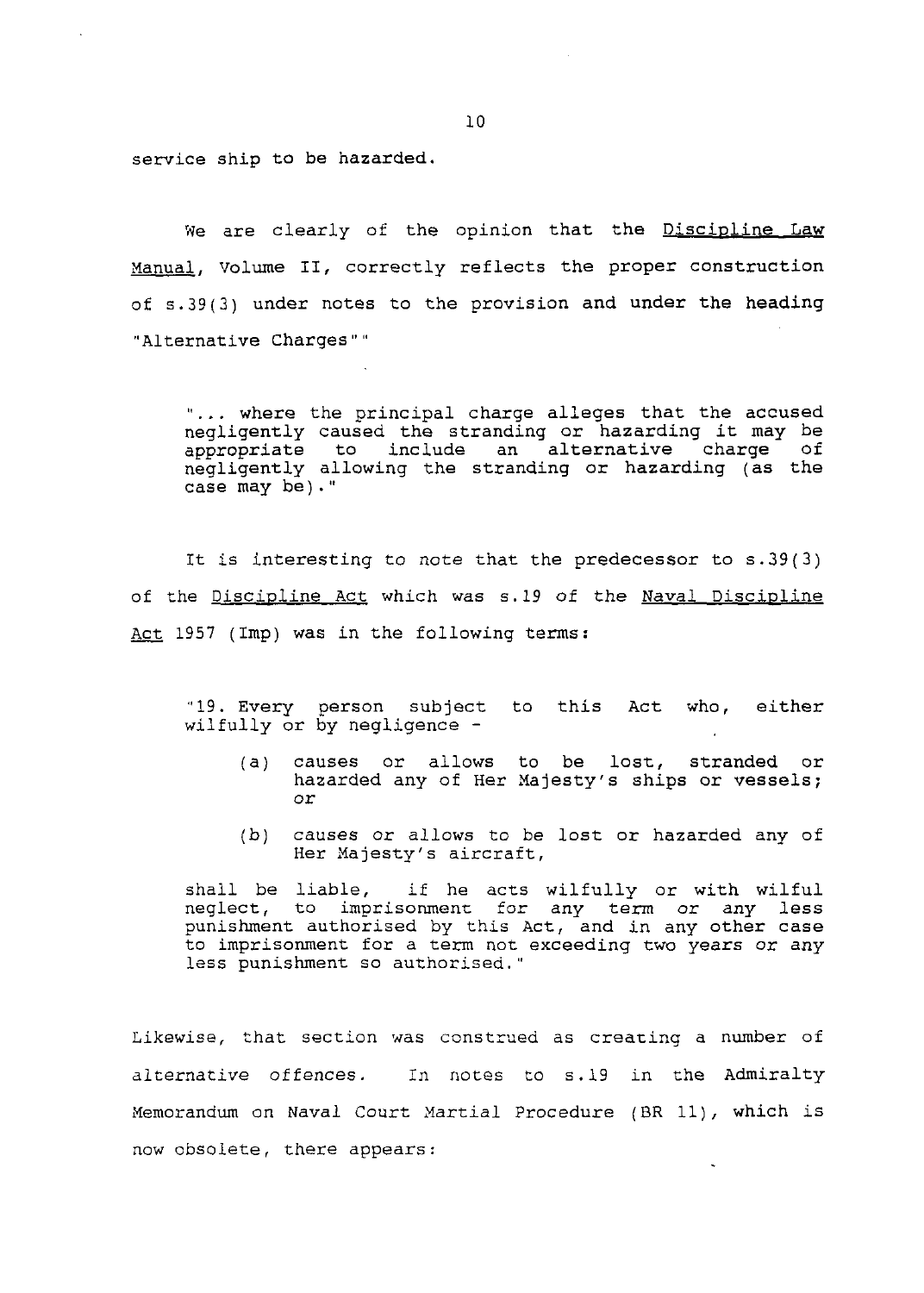**"4.** 'Causes or allows'; the ordinary dictionary meaning must be given to these words (causes - effects or brings about, allows - permits) except that a person is not to be convicted of allowing an occurrence unless some act or omission on his part has contributed to it."

The Manual of Naval Law, Chapter 8, (the successor to BR **11** and also now obsolete) construed s.19 as follows:

8. 'Causes or allows'; the ordinary dictionary meaning must be given to these words (causes - effects or brings about, allows - permits) except that a person is not to be convicted of allowing an occurrence unless some act or<br>omission on his part has contributed to it. The omission on his part has contributed to it. following examples will help to illustrate the difference between 'causes' and 'allows':

- (a) if the Captain were on the bridge personally directing operations when a disaster occurred he should be charged with 'causing' and not with 'allowing';
- (b) if the Captain were on the bridge when some error in an order given by the Navigation Direction Officer caused the ship to run ashore, 'allowing' might be the more appropriate charge against the Captain, with the direct charge of 'causing' the grounding against Navigating Officer, but this must depend on the circumstances ;
- (c) if a Captain were below at the time of a disaster and the prosecution merely contend that he ought to have been on the bridge, he should normally be charged under section 7 with neglect of duty in leaving the bridge in circumstances which should be stated, or in not being on the bridge when he should have been; and
- (d) if the Captain (or Navigation Direction Officer) were to be cried for a disaster to his ship while in charge of a pilot when a 'common degree of attention' on his part 'would have prevented the disaster' see RI Article 3573 a charge of 'allowing' would be correct.

The above examples are intended merely to give general guidance. Whether to charge the accused with 'allowing' or 'causing' the occurrence can only be decided upon the circumstance and merits of each particular case.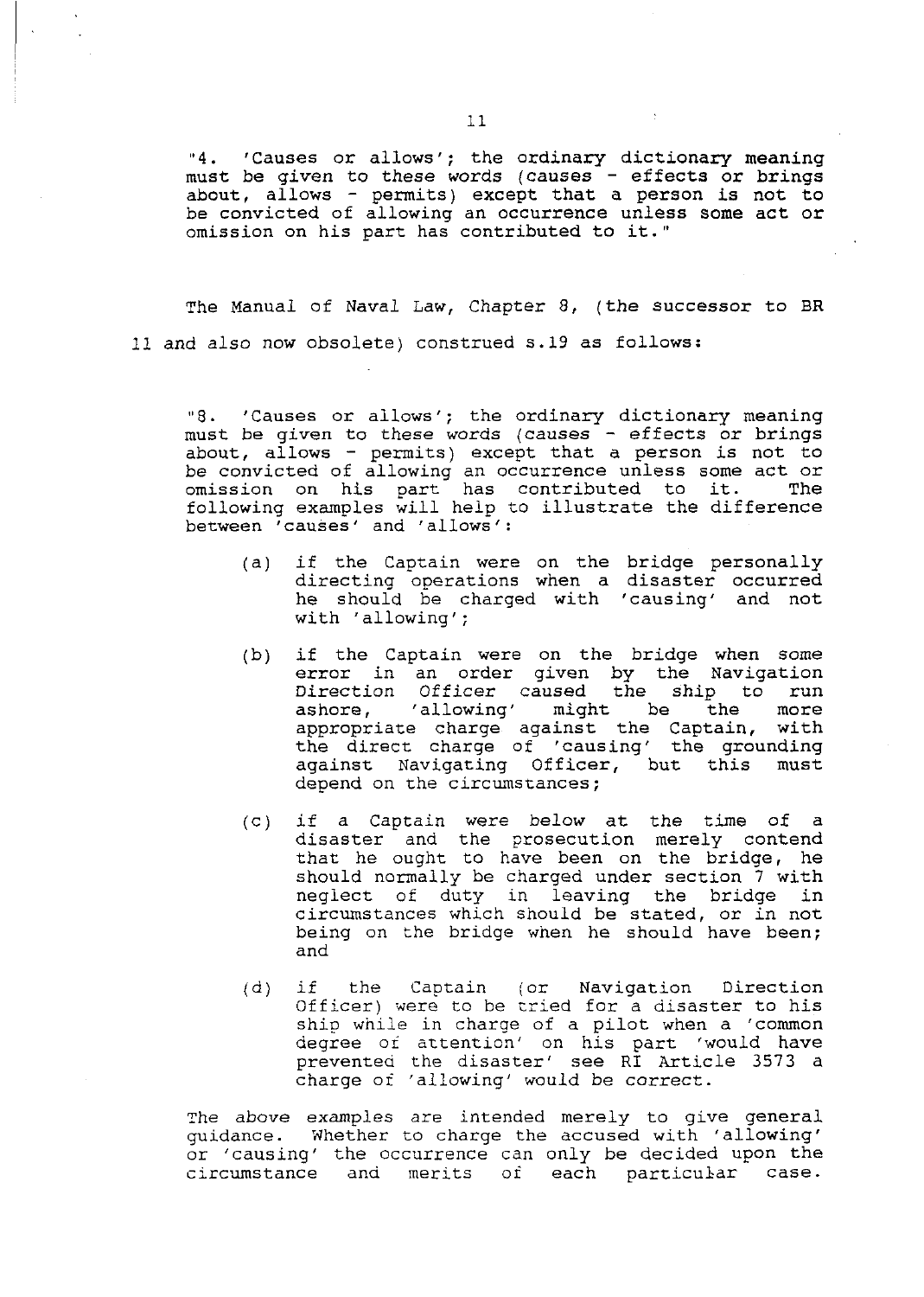However, if during the course of a trial, it becomes clear that a charge of 'causing HMAS ... to be lost etc'<br>should have been more properly drawn as allowing HMAS ... to be lost', a court may approve the amendment of the charge under the provisions of Article 1336. Similarly, a court would be entitled to bring in an alternative finding of 'not guilty of causing' but guilty of 'allowing HMAS . . . to be lost' if that was its view of the evidence - under the provisions of NDA section 68(3)(b)."

That the verbs "to cause" and "to allow" have different meanings is fully demonstrated by reference to English and judicial dictionaries. It is further illustrated by reference to the authorities. Counsel for the appellant provided a list of those authorities but it is unnecessary to refer to all of them.

In O'Sullivan v Truth and Sportsman Limited (1956) 96 CLR 220, the High Court had to consider in a statutory provision the words "cause to be offered for sale". After reviewing some of the earlier English authorities, the High Court (Dixon CJ, Williams, Webb and Fullagar JJ) said at p 228:

"On the authority of these cases in the article on Criminal Law in Halsbury's Laws of England, 3rd ed., v01 10, par 519, p 279, what amounts to causing is laid down as a proposition of law as follows: 'If the charge is of causing an act to be done it must be shown that the accused had knowledge of the facts (<u>Lovelace</u> v <u>Director</u> of Public Prosecutions (1954) 3 All ER 481; (1954) 1 WLR 1468) . Before a man can be convicted of causing he must be in a position of dominance and control so as to be able to decide whether the act should be done or not able to decide whether the act should be done or not<br><u>(Shave</u> v <u>Rosner</u> (1954) 2 QB 113); <u>Lovelace</u> v <u>Director of</u> Public Prosecutions (1954) 3 All ER 481; (1954) 1 WLF 1468)'. This appears to mean that when it is made an offence by or under statute for one man to 'cause' the doing of a prohibited act by another the provision is not to be understood as referring to any description of antecedent event or condition produced by the first man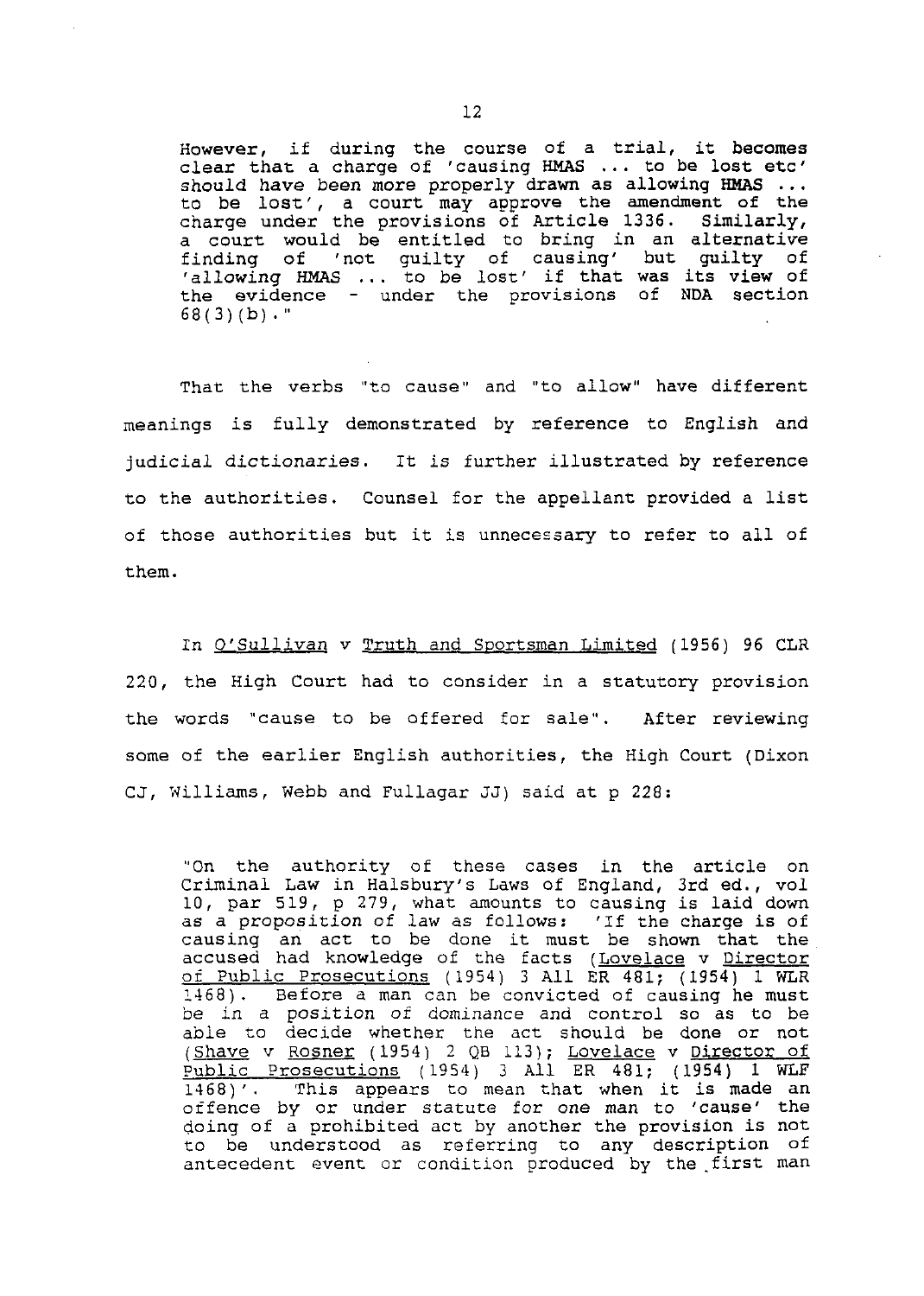which contributed to the determination of the will of the second man to do the prohibited act. Nor is it enough that in producing the antecedent event or condition the first man was actuated by the desire that the second should be led to do the prohibited act. The provision should be led to do the prohibited act. should be understood as opening up a less indefinite inquiry into the sequence of anterior events to which the forbidden result may be ascribed. It should be interpreted as confined to cases where the prohibited act is done on the actual authority, express or implied, of the party said to have caused it or in consequence of his exerting some capacity which he possesses in fact or law<br>to control or influence the acts of the other. He must to control or influence the acts of the other. moreover contemplate or desire that the prohibited act will ensure."

The meaning of "to allow" has been discussed in other authorities which demonstrate that to allow a thing to be done or omitted there must be some direct or indirect sanction of it. See, for example, DeKuyper v Crafter [1942] SASR 238. Richards J referred to the definition of the word in Stroud's Judicial Dictionary and went on to observe that to allow is at least as wide as to permit, if not wider.

In Gilbert v Gulliver [1918] VLR 185 at 189 Cussen J said that ordinarily speaking, before a person can be said to "allow" anything, there must be something in the nature of actual knowledge or connivance or in some cases extensive delegation of authority. Cussen J went on to observe that the meaning of the word "allow" may vary having regard to the circumstances and in some cases to the class of enactment in which it is found.

Xhat is clear fxom all the authorities is that "to cause" and 'to allow" have different meanings. As stated earlier,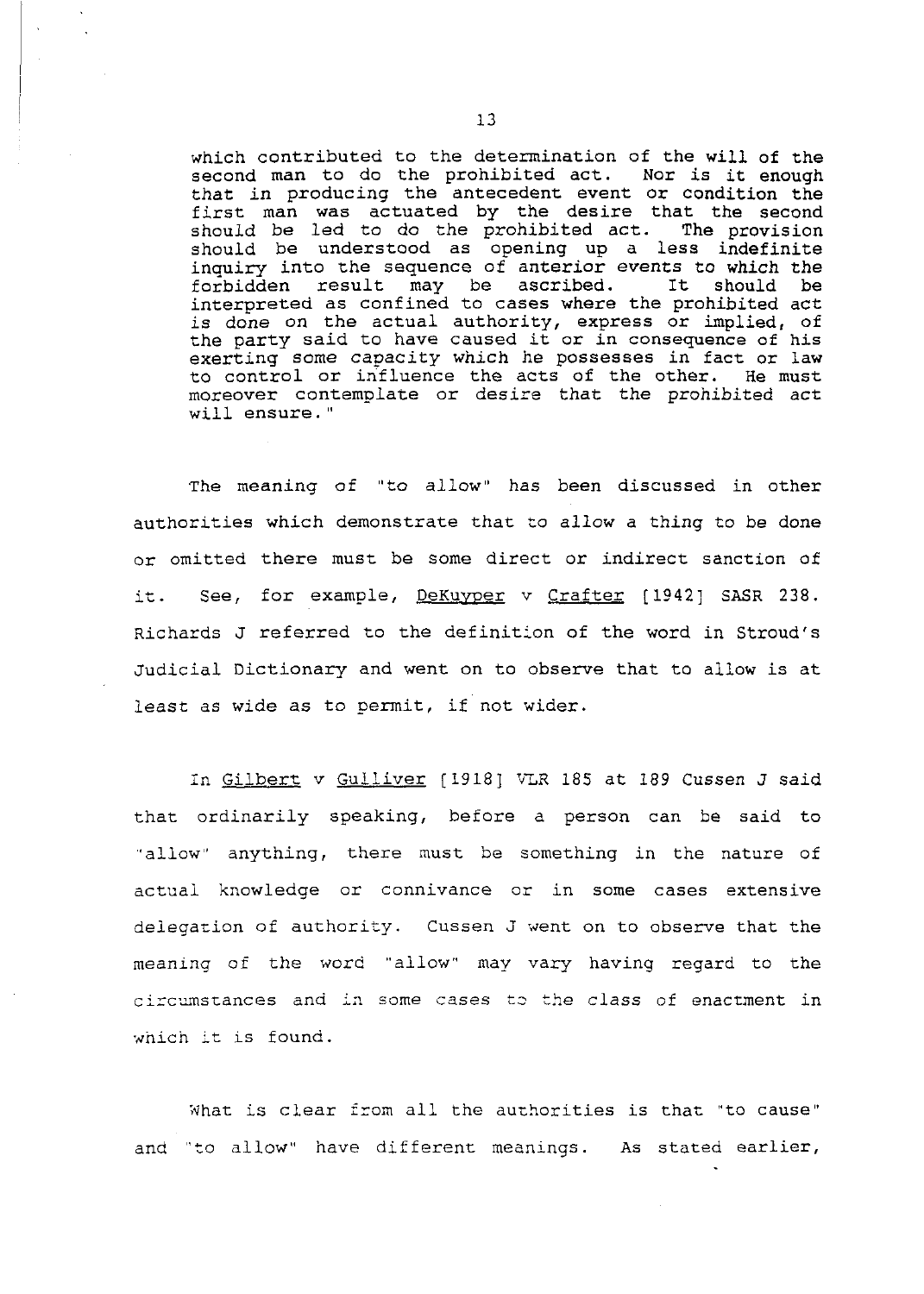the different meanings are recognised in the Discipline Law xanual, Volume I, in the examples of specific offences against s.39 of the Discipline Act and the reference to the behaviour of the accused consisting of something done by him or a failure by him to act.

The submission on behalf of the appellant is correct, namely that the word "cause" refers to an act or actions or antecedent conditions which bring about or produce in a positive sense a certain effect or consequence, whereas the word "allow" refers to permitting or standing by as someone else causes that effect or consequence.

Where an offence is charged in the alternative there is duplicity (Cotterill v Lempriere (1890) 24 QBD 634). It is a fundamental rule that the conviction itself shall be free of duplicity (Iannella v French (1968) 119 CLR 84; Burton v Samuels (1973) 5 SASR 201).

Accordingly, the first charge against the appellant that he did negligently cause or allow the ship to be hazarded contrary to  $s.39(3)$  of the Discipline Act and the conviction recorded on that charge were both bad for duplicity.

We turn to consider what the consequences are and whether the ccnviction must be set aside. The statutory prohibition in r.9 of the Defence Force Discipline Rules that a charge shall state one offence only is not a mere matter of pleading.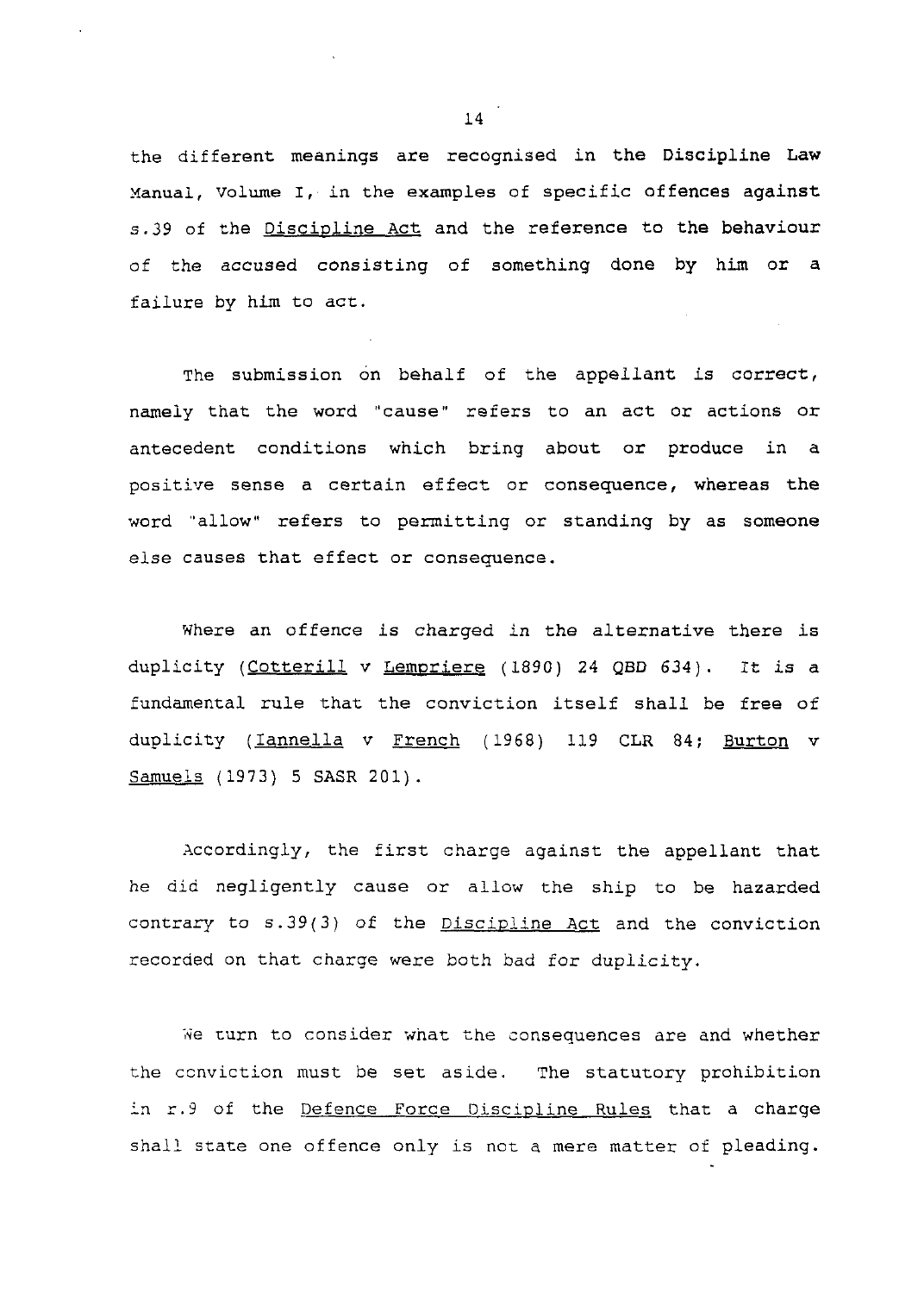A contravention of that prohibition is positively illegal.

The history of statutory provisions such as r.9 was expounded by Isaacs CJ in Munday v Gill (1930) 44 CLR 38 at pp 62 et seq. Isaacs CJ, after referring to decided authorities, observed that trying an accused person for many different offences is not a matter of mere irregularity and that a provision there under consideration (s.57 of the Justices Act 1902 (NSW)) in similar terms to r.9 separates offences from first to last by the necessary implication of its prohibitory words.

Apart from statutory prohibition, it is well settled law thar but one offence can be proved under one charge. Except to prove intent or system or to exclude accident or mistake, evidence that an accused person committed other like offences is seldom relevant to the issue of guilt. That is the reason that a prosector can be compelled to specify which act is the subjecc of the charge.

In Johnson v Miller (1937) 59 CLR 467 Dixon J (as he then was) said at p 499 that a prosecutor clearly should be required to identify the transaction upon which he relies and he should be so required as soon as it appears that his complaint, in spite of its apparent particularity, is equally capable of referring to a number of occurrences each of which constitutes the offence the legal nature of which is described in the complaint. For a defendant is entitled to be apprised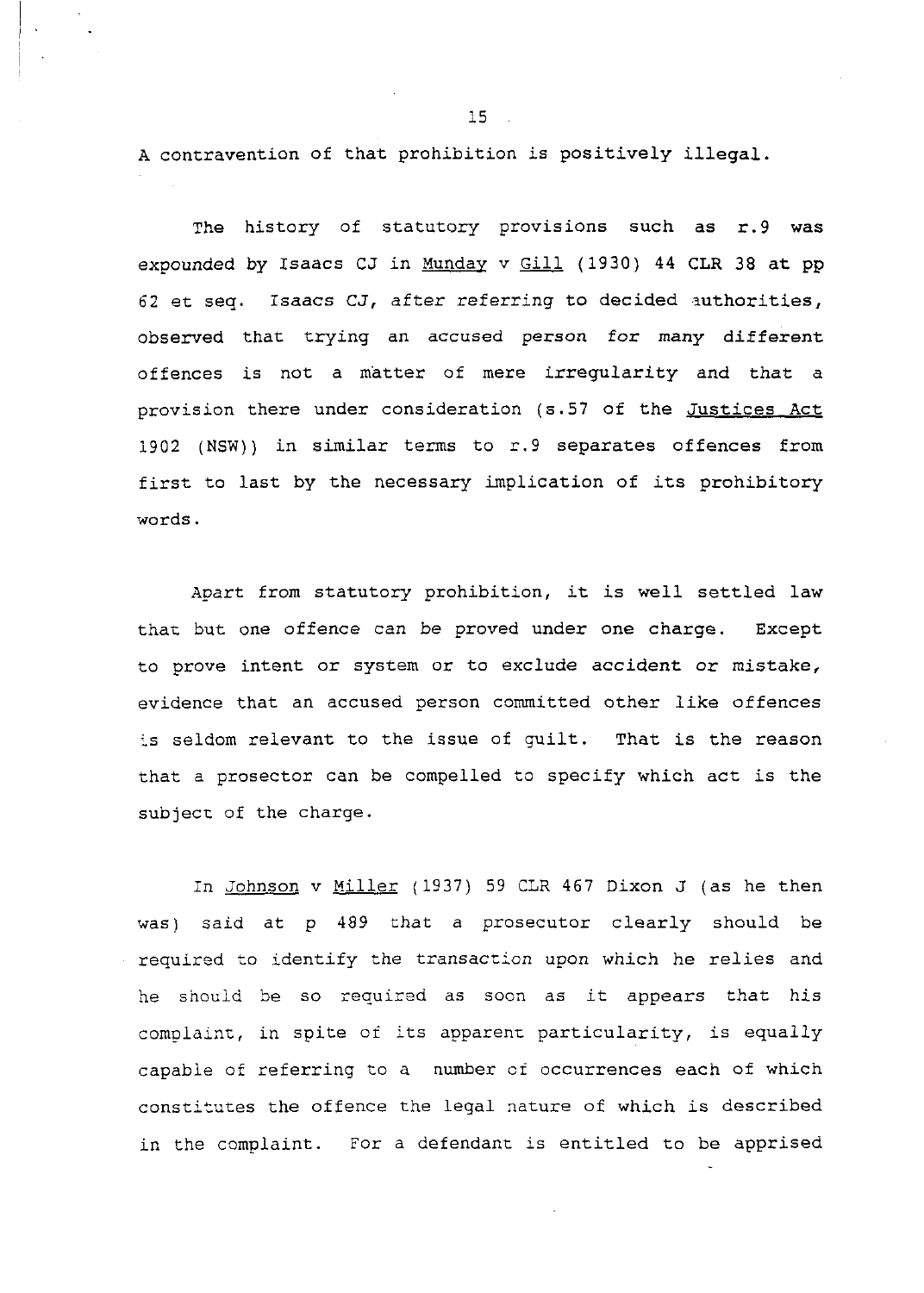not only of the legal nature of the offence with which he is charged, but also of the particular act, matter or thing alleged as the foundation of the charge.

In the same case, Evatt **J** agreed that in dismissing a complaint on the ground that it was defective in substance and that the defendant was prejudiced by the defect, the magistrate was warranted by law in acting as he did apart from any statutory provision. Evatt J. approved the observations of Napier J in Tucker v Noblet (1924) SASR 326 at p 340 that at the outset of the hearing the prosector may be called upon to select his charge and particularise his complaint and that, in the absence of the necessary information and as a last resort, the Court has inherent power to dismiss the complaint. The ultimate sanction is and must be dismissal of the complaint.

In Ex parte Graham: Re Dowlinq (1968) 88 WN(Pt 1) NSW 270 at 282, Asprey JA extended the operation of the prohibition in s.57 of the Justices Act 1902 to cases where evidence is led to prove conduct which comprises a continuity of action or a series of connected acts. He said that in cases of this type where the evidence adduced bases both proof of conduct of the kind so described, and calls upon a defendant to answer two or more separate offences upon the single information, a conviction upon the offence charged in the information is bad. The case under consideration was a charge of negligent driving where the prosecution sought to prove three different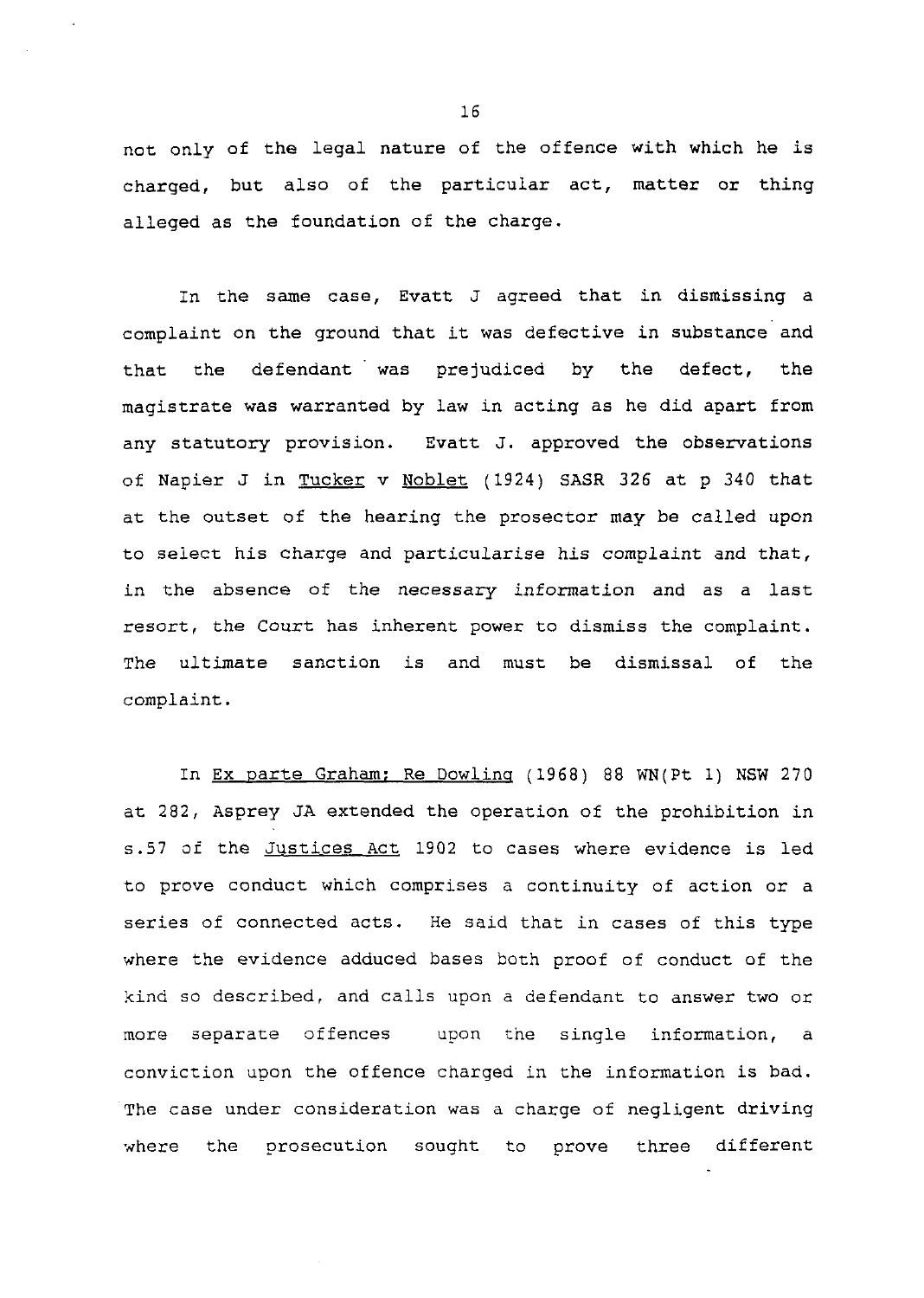incidents as constituting one continuing offence. But for present purposes, Ex parte Graham: Re Dowling confirms that a failure to comply with a statutory requirement in terms prohibiting a charge stating more than one offence is not a mere irregularity and if a conviction thereon is recorded, it must be held bad for duplicity and set aside.

The authorities even go so far as to assert that such a conviction must be set aside by an appellate court even though the point was not taken by the appellant at the trial (see, for example,  $\text{Re}x$  v Molloy (1921) 2 KG 364).

The appellant's conviction for an offence of negligently causing or allowing his ship to be hazarded is wrong in law and a substantial miscarriage of justice has occurred.

Having come to that conclusion, the question arises as to what should be done. In this regard the provisions of sub s.23(1) and s.24 of Defence Force Discipline Appeals Act are relevant. Those provisions are as follows:

 $-23.$  (1) Subject to subsection (5), where in an appeal it appears to the Tribunal:

- (a) that the conviction or the prescribed acquittal is unreasonable, or cannot be supported, having regard to the evidence;
- *(5)* that, as a result of a wrong decision on a question of law, or of mixed law and fact, the conviction or the prescribed acquittal xas wrong in law and that a substantial miscarriage of justice has occurred;
- (c) that there was a material irregularity in the course of the proceedings befoze the court martial or the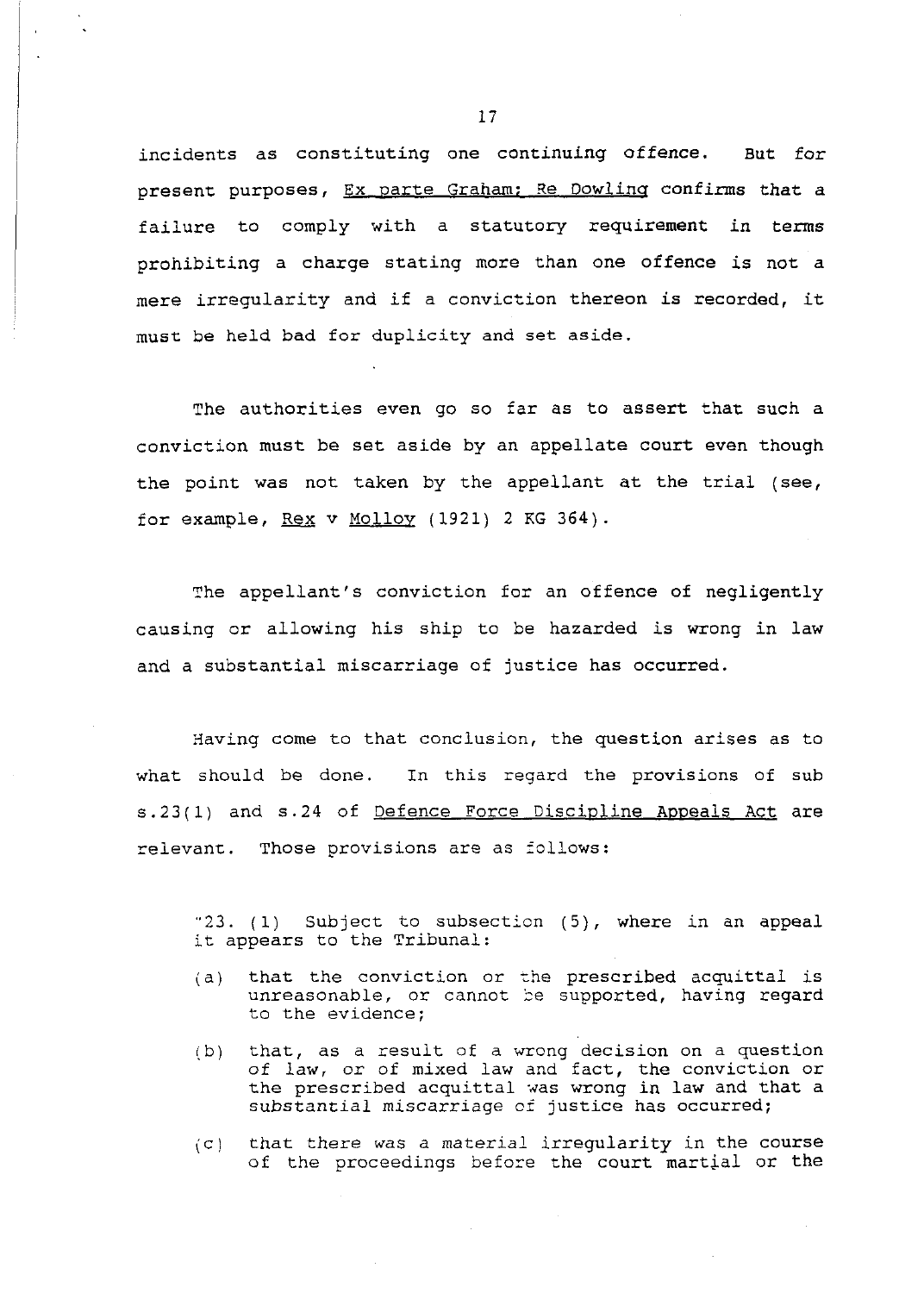Defence Force magistrate and that a substantial miscarriage of justice had occurred; or

(d) that, in all the circumstances of the case, the conviction or the prescribed acquittal is unsafe or unsatisfactory;

it shall allow the appeal and quash the conviction or the prescribed acquittal. "

Sub-section (5) has no relevance to this appeal.

"24. Where the Tribunal quashes a conviction, or a prescribed acquittal, of a person of a service offence, the Tribunal may, if it considers that in the interests of justice the person should be tried again, order a new trial of the person for the offence."

For the reasons already given, and as a result of the wrong decision on a question of law, the appellant's conviction for an offence of negligently causing or allowing his ship to be hazarded is wrong in law and a substantial miscarriage of justice has occurred. Accordingly, the appeal should be allowed, the conviction quashed and the penalty set aside. It remains to consider whether in these circumstances and in the interests of justice, the appellant should be tried again. On the facts of this case, this is not an easy question to determine

Whilst s.24 of the Defence Force Discipline Appeals Act 1955 provides a very wide discretion and is in different language to the provision considered by the High Court in DPP  $(Nauru)$  v Fowler (1984) 154 CLR 627, we think it not inappropriate in this case to appiy the test propounded by the High Court. The dominant consideration remains the interests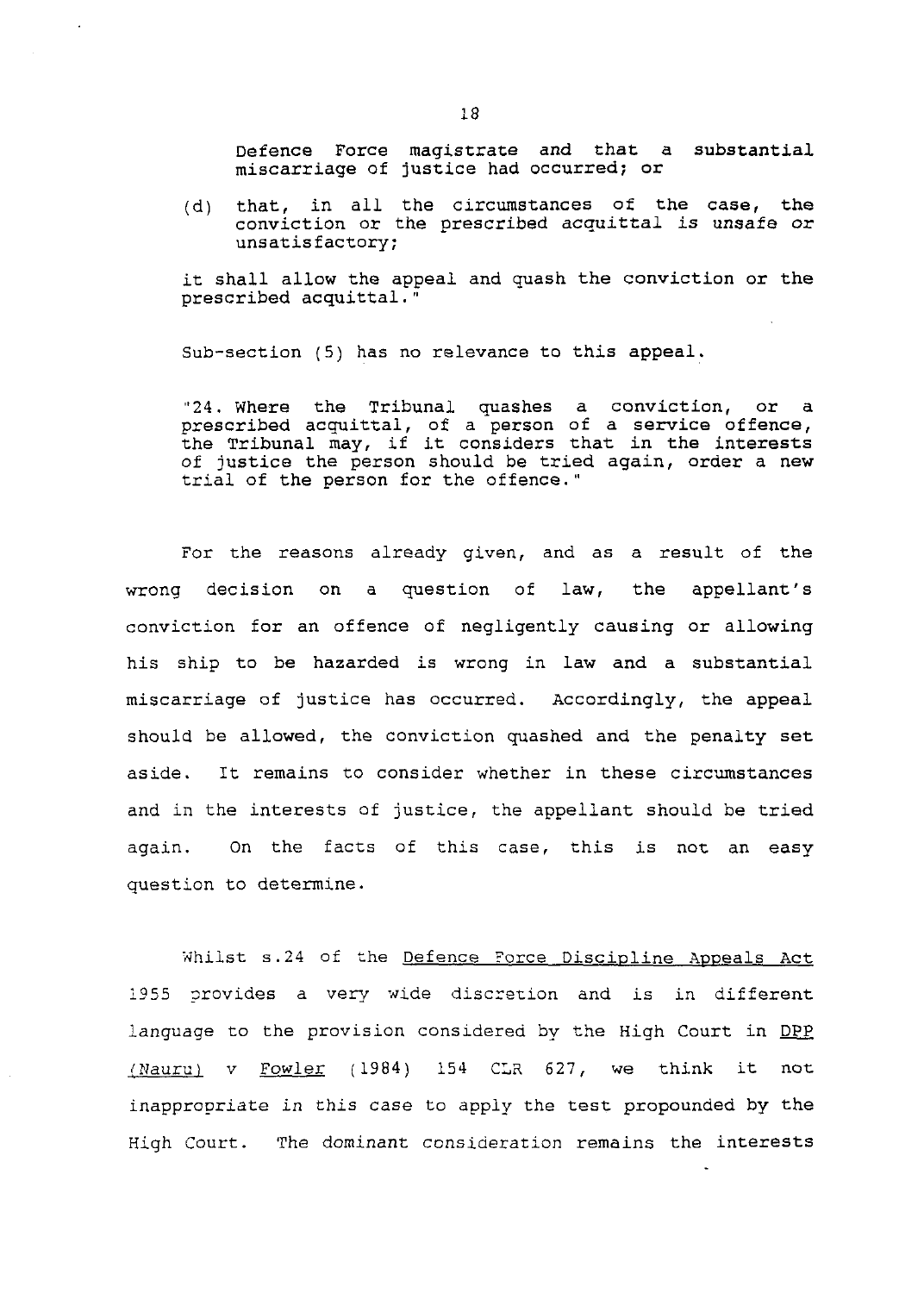of justice. In the judgment of the Court it was said (at p 630) :

"The power to grant a new trial is a discretionary one and in deciding whether to exercise it the court which has quashed the conviction must decide whether the<br>interests of justice require a new trial to be had. In interests of justice require a new trial to be had. so deciding, the court should first consider whether the admissible evidence given at the original trial was sufficiently cogent to justify a conviction, for if it was not it would be wrong by making an order for a new trial to give the prosecution an opportunity to supplement a defective case  $\ldots$  Then the court must take into account any circumstances that might render it unjust to the accused to make him stand trial again, remembering however that the public interest in the proper administration of justice must be considered as well as the interests of the individual accused."

In the present case, if the appellant had engaged in conduct which could constitute an offence against s.39(3) of the Discipline Act, he should stand trial for the offence according to law, but on the facts of this case, there are strong reasons why, in the interests of justice, the Tribunal should not order a new trial.

It must be remembered that the offence for which the appellant was charged was bad in law. If a new trial is ordered, it is not clear with what offence the appellant will be cnarged. Tt is not clear whether he will be charged with more than one offence under s.39 of the Discipline Act. It is not clear whether he will be charged again with an offence against 5.35 of the Discipline Act. It is not clear what particulars would be given to any charge laid. Reference has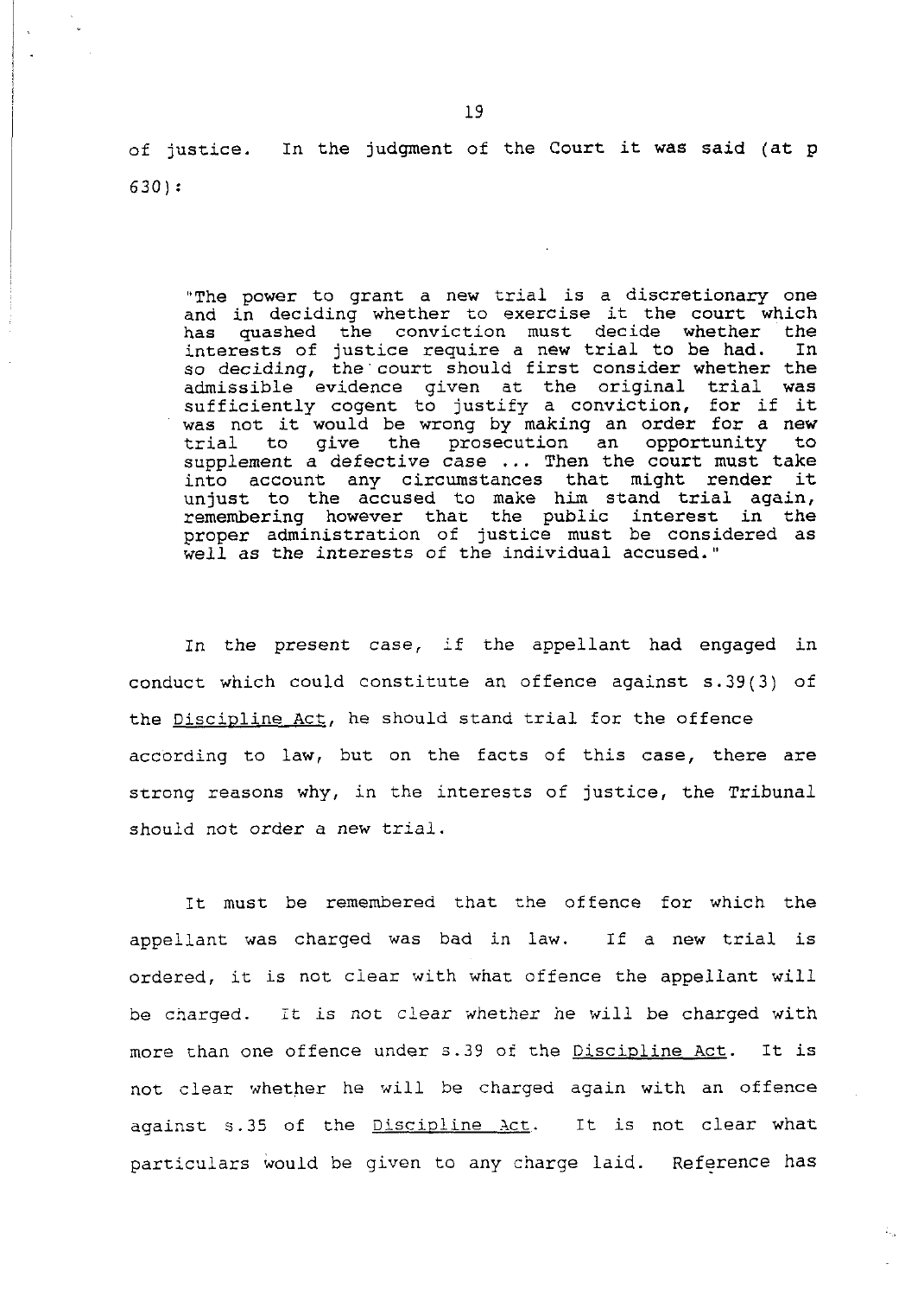already been made to Rule 9 of the Defence Force Discipline Rules. It must be remembered that the purpose of particulars is to inform the person charged of "the particular act, matter or thing alleged as the foundation of the charge"; see Johnson V (1937) 59 CLR 467 per Dixon **J.** at 489. Thus, particulars have a twofold effect. First, they notify the person charged of the facts alleged which are said to constitute the offence charged, and second, they limit the evidence to be given to the proof of facts that are relevant to proving the offence charged. In the absence of any offence charged and in the absence of particulars, it is difficult for the Tribunal to form any opinion on the substantive matters argued on the appeal. It is clear, however, that the essential nature of the offence relates to an allegation that the appellant negligently hazarded a service ship. The Tribunal considers it necessary to consider some aspects of this issue in order to determine whether, in the interests of justice, it should order a new trial.

The Discipline Act was assented to on 31 December 1982. Parts I and XI, which are not relevant for these purposes, came into operation on that day, but the substantive provisions aid not come into operation until **2** July 1985. The long title to the Discipline Act is "An Act relating to the discipline of the Defence Force and for related purposes". In substance, the Discipline Act in many respects constitutes a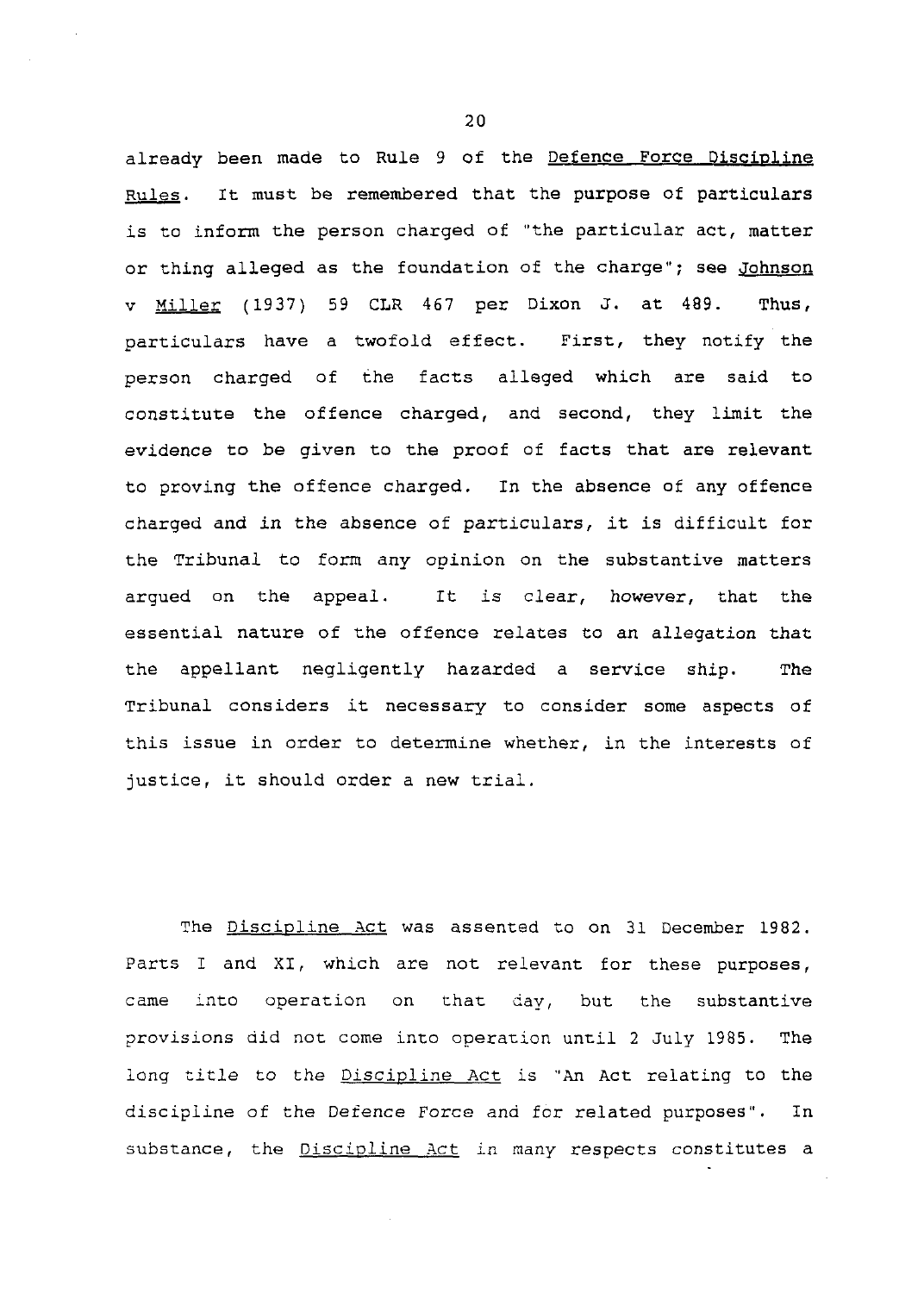code of the law relating to criminal offences by members of the Australian Defence Force. Thus in the Discipline Act, a distinction is made between an offence under that Act and what is described as an "old system offence" which, under s.3 is defined as meaning "an offence under previous service law that was committed by a member of the Defence Force at any time during the period of three years that ended on the day immediately before the proclaimed date", namely 2 July 1985. In the same section, the phrase "previous service law" is defined to mean a miscellany of laws relating to criminal offences by members of the Defence Force in operation at any time during the period of three years that ended on the day immediately before the proclaimed date. It must be remembered that the provisions of the Discipline Act are to be applied. In cases of ambiguity it can be helpful to consider earlier statutory provisions and legal authorities but the clear words of the code must be given their proper effect. At the same time it is noted that the Discipline Act appears to equate service offences with criminal offences tried in the civil courts. Thus the jurisprudence of criminal law in its application to trials in civil courts may now have more relevance in the consideration of service offences than it did when service offences were considered within the jurisprudence applicable to military law. Under the latter jurisprudence, there appeared to be accepted a principle that if a service ship ran aground on a charted reef or shoal, of necessity, the naviqating officer negligently caused or allowed the ship to be hazarded or, by act or omission, negligently performed a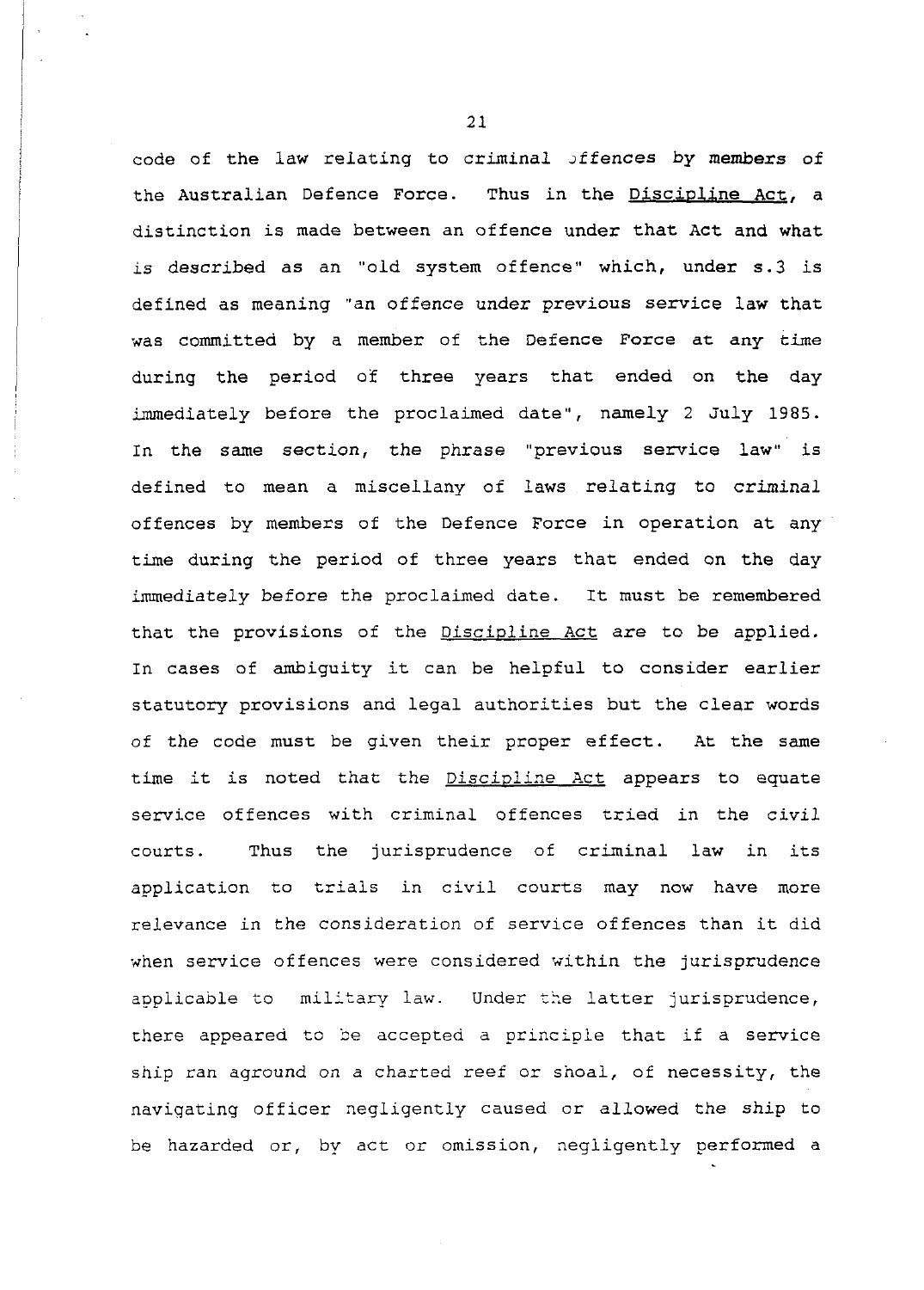duty required of him as navigation officer in the proper and safe navigation of the ship. This type of quasi presumption of guilt can have no place in the jurisprudence of criminal law in its application to trials in civil courts. At the same time, under the Discipline Act, a system exists which provides for the review of convictions and penalties imposed by service tribunals, a system 'which is foreign to the practice and procedures of criminal trials in civil courts.

The Discipline Act is lengthy and covers a wide range of matters from criminal liability, offences, punishments, investigations of service offences, procedures, service tribunals, review of proceedings of service tribunals and other matters. Part I1 of the Act comprises sections 10 to 14 and is headed "Criminal Liability". Section **10** provides that the principles of the common law with respect to criminal liability apply in relation to service offences. Hence the doctrine of duplicity at common law has application, as well as the specific Defence Force Discipline Rules mentioned earlier in these reasons. Section 12 makes it clear that in a proceeding before a service tribunal, the prosecution has the onus of proving a service offence "beyond reasonable doubt". Under s.11(2) where a member of the Defence Force is charged with a service offence arising out of activities upon which the member was engaged in the course of his duty, a service tribunal, in deciding whether the member, by act or omission, behaved negligently, is required to have regard to the standard of care of a reasonable person, the tribunal shall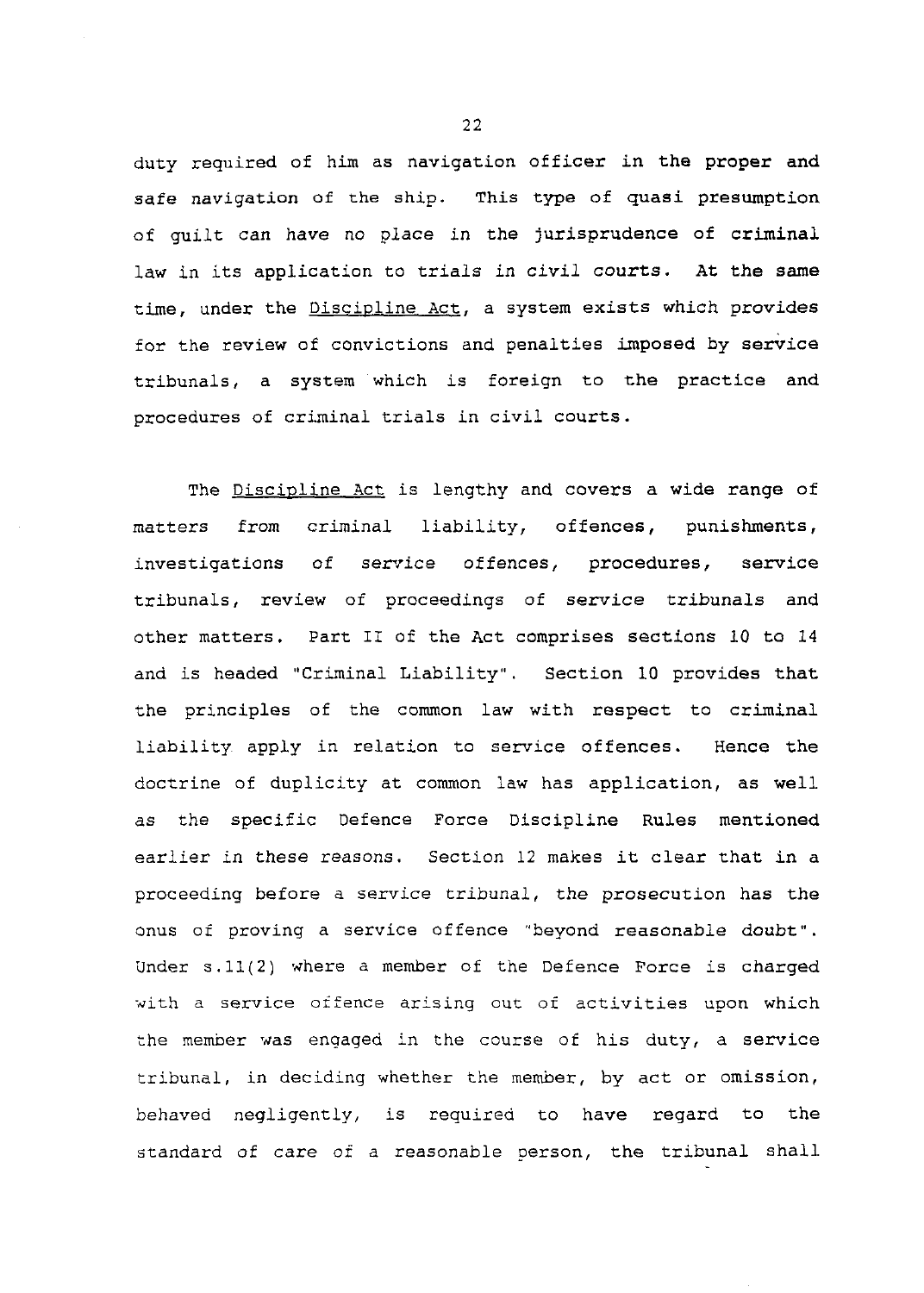have regard to the standard of care that would have been exercised by a reasonable person who:

- "(a) was a member of the Defence Force with the same training and experience in the Defence Force or other armed force as the member charged; and
- (b) **was** engaged in the relevant activities in the course of his duty or in accordance with the requirements of the Defence Force, as the case may be."

Part 111, comprising sections 15 to 65 of the Discipline Act is headed "Offences". Many services offences are created under Part 111. Section 35, which has been set out earlier in these reasons, is within Division 4 of Part 111. That Division is headed "Offences relating to performance of duty" and a reference to the penalty attached to *s.35,* shows that it is a less serious offence than those created by 9.39. It is noted that that section refers to a defence member "who, by act or omission, negligently performs a duty ...".

Section 39 comes within Division 5 of Part I11 of the Discioline Act. That Division is headed "Offences relating to ships, vehicles, aircraft, weapons or property". In all probability 18 separate offences are created by that section ranging in seriousness from intentionally causing (or allowing) a service ship to be lost (or stranded or hazarded) to recklessly and to negligently causing (or allowing) a service ship to be lost (or stranded or hazarded). The present case relates to negligently causing (or allowing) a service ship to be nazarded. The maximum punishment is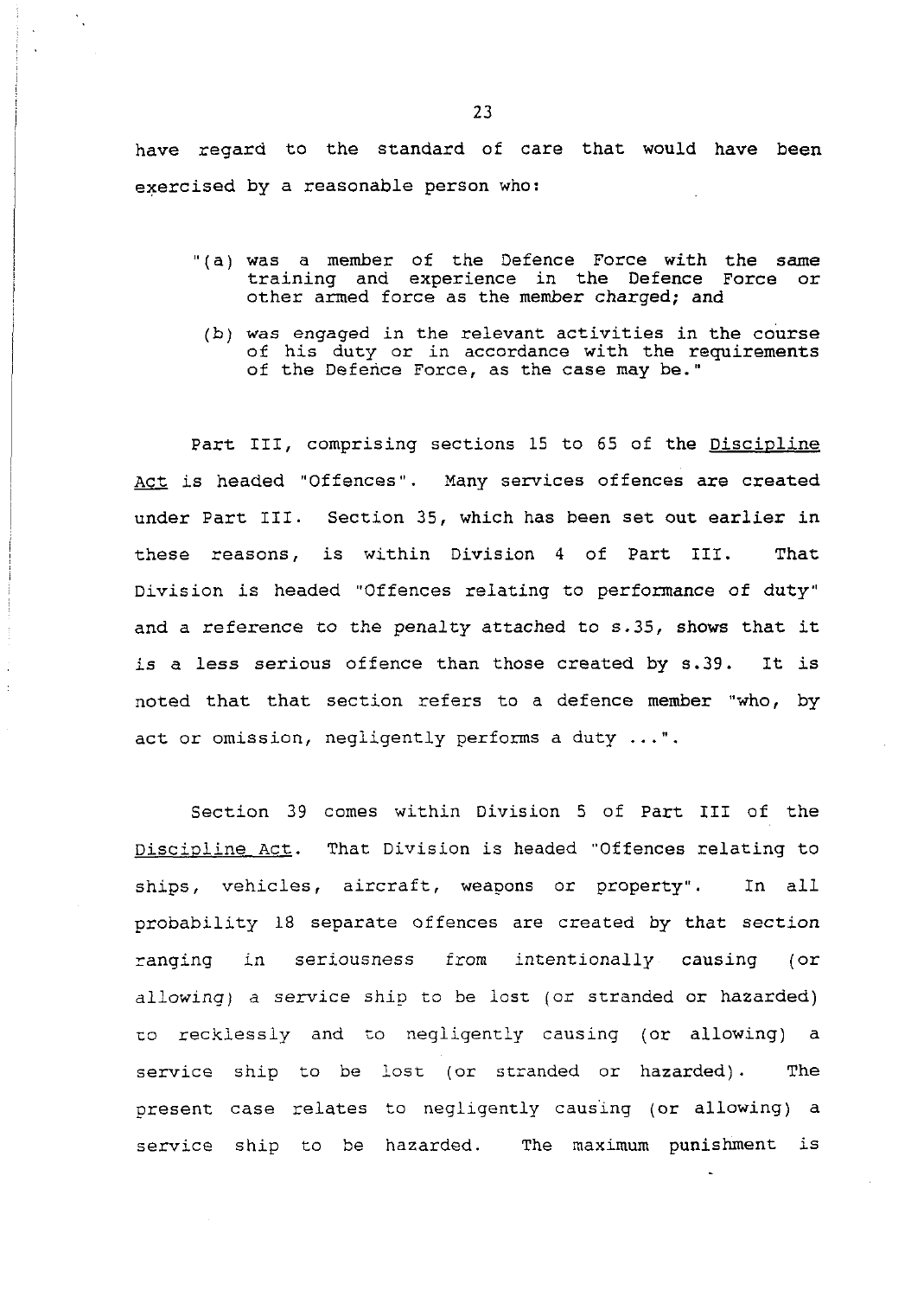imprisonment for six months. It is noted that on a charge for an offence under sub-sections  $39(1)$  and  $(2)$  a defence member may be convicted of an alternative offence pursuant to s.142 and Items 21 and 22 of Schedule 6 of the Discipline Act but there is no provision for a conviction for an alternative offence where a defence member is charged with an offence under s.39(3).

Although under sub-section 39(3) the maximum penalty that can be imposed is imprisonment for six months, the service tribunal, in this case the court martial, has power to impose a lesser penalty. Section 68 of the Discipline Act lists the punishments that may be imposed by a service tribunal in decreasing order of severity. Some 13 punishments are listed, the least severe being a reprimand. In the present case, the penalty imposed on the appellant was a reprimand. For present purposes, it is not necessary to consider the extent of the obligations imposed by  $s.70(1)(a)$  of the Discipline Act and the applicability of s.16A of the Crimes Act 1914 and the nature of the powers conferred by s.75 of the Discipline Act, but it is noted that one of the officers charged with the offence of negligently causing or allowing HMAS Darwin to be hazarded was found guilty by the court martial of that offence and a conviction recorded without punishment; see s.75.

Earlier in these reasons the Tribunal said that the essential nature of the offence with which the appellant was charged relates to the allegation that the appellant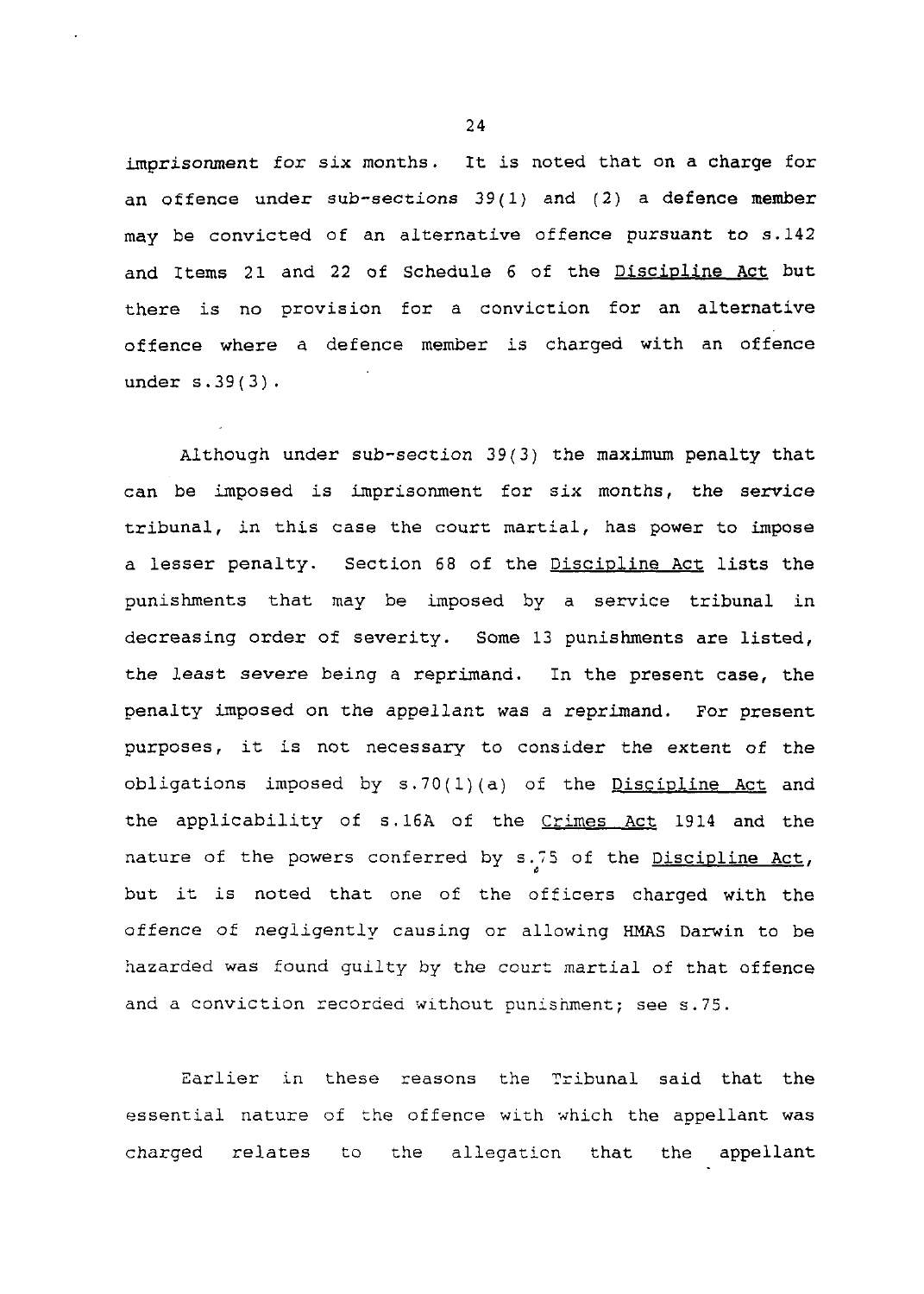negligently hazarded a service ship. The word "hazarded" is not defined in the Discipline Act. In s.39, the word "hazarded" is used in contra-distinction to the words "lost" and "stranded". In this context, the word "hazarded" seems to have a more general meaning than the other two words. The relevant meaning given to the word "hazard" in the Shorter Oxford Dictionary, when used as a verb, is to expose to hazard or risk, to endanger (any person or thing). When used as a noun, hazard is defined to mean risk of loss or harm, peril, jeopardy. Usually, the word is associated with a game of chance, or gaming. The adjective "hazardous" has the connotation of being fraught with hazard or risk, perilous. In its context in s.39, the word "hazarded" is to be construed as meaning exposing the service ship to risk, endangering the service ship, exposing the service ship to the risk of loss or harm or peril or placing the service ship in jeopardy. On the facts of this case, therefore, the fact that HMAS Darwin ran aground of itself is not determinative of the allegation that the appellant hazarded a service ship. The prosecutor was fully aware of this. Thus the offence with which the appellant was charged was that between 0001 and 0445 on 7 May 1990, while on board HMAS Darwin and off the coast of Oahu did negiigentiy cause or allow the ship to be hazarded. Darwin ran aground at about 0427 hours on 7 May 1990. The offence charged was of a continuing nature, bur, limited to the times specified.

It is neither necessary nor desirable to refer to the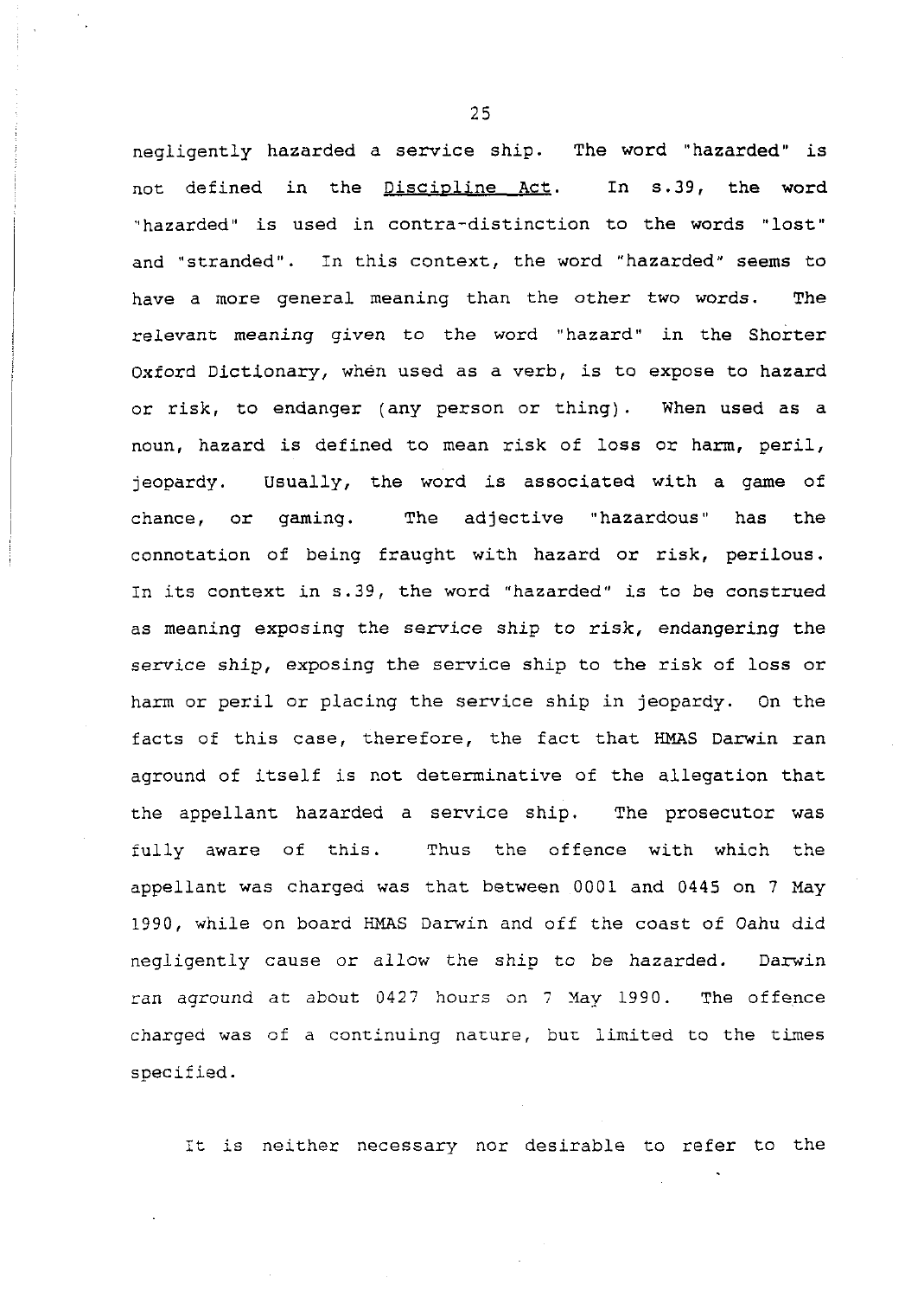evidence in any detail. The court martial extended over some 20 days and the transcript of the proceedings before the court martial, excluding the parts relating to pleas in mitigation of punishment, comprises 2906 pages. In addition there were many exhibits before the court martial. The court martial heard and determined the charges against the appellant and at the same time, heard and determined charges against three other officers of HMAS Darwin all arising from the same series of events. This added to the length and complexity of the court martial. The commanding officer of Darwin was convicted of the following offence:

"Between 2359 and 0445 on 7 May 1990 while on board HMAS Darwin and off the coast of Oahu did negligently cause or allow the ship to be hazarded".

The executive officer of Darwin was convicted of the following offence :

"Between 0001 and 0445 on 7 Nay while on board HMAS Darwin and off the coast of Oahu did negligently cause or allow the ship to be hazarded."

With respect to each of these officers, upon the conviction being recorded, an alternative charge under s.35 of the Discipline Act was not proceeded with. The third officer was the principal warfare officer on watch in the operations room during the crucial watch. He was charged as follows:

"Between 0200 and 0445 on 7 Xay 1990 while on board HMAS Darwin and off the coast of Oahu did negligently cause or allow the ship to be hazarded."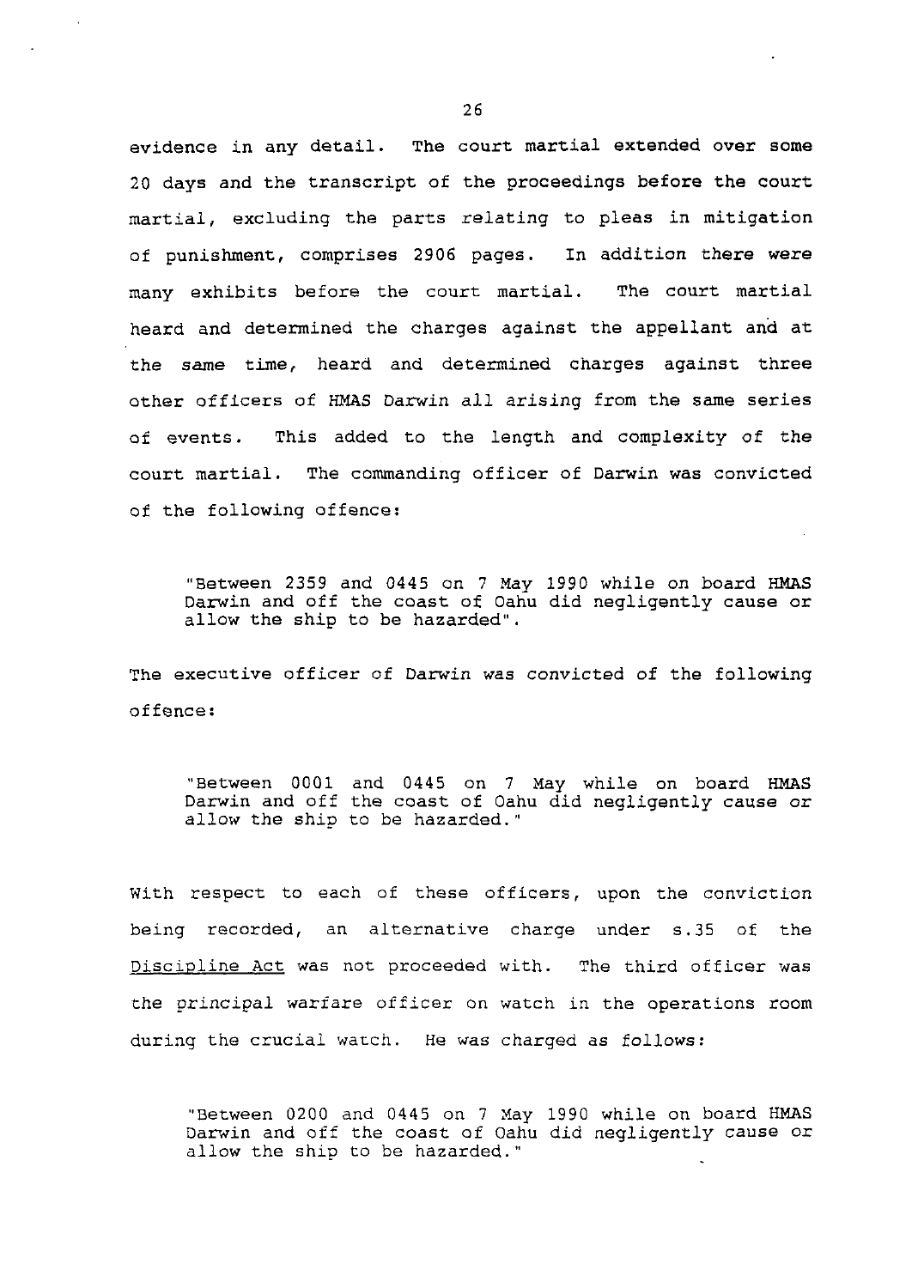He was charged also with the alternative charge under s.35 of the Discipline Act. At the end of the case for the prosecution, each of the charges against him was dismissed.

For some days before 7 May 1990, Darwin had been engaged in the naval exercises known as Operation Rimpac. As a result, many of the officers on board Darwin had spent long periods on duty and long periods without rest or sleep. In particular, this applied to the commanding officer of Darwin and to the navigation officer, the appellant. In addition it was contended that the commanding officer had relieved the appellant of many of his duties as navigation officer to enable him to undertake and perform duties as principal warfare officer in the operations room. It was to be expected that because of the duties admittedly being performed by the appellant as principal warfare officer, he was not expected, or for that matter, able, to perform many of the duties normally imposed upon a navigation officer. In fact, the appellant had been on duty for some nine hours in the operations room before 0200 hours on 7 May 1990.

At about 1930 hours on 6 Nay 1990, Darwin was well to the **sresc** of the isiand of Oahu. She haa been directed by the command ship, **USS** Yissouri, to engage in a mission as a silent covert unit ahead of the main force. She was to attempt to remain undetected by the "enemy" and to be a target reporting unit for the other friendly ships against any enemy amphibious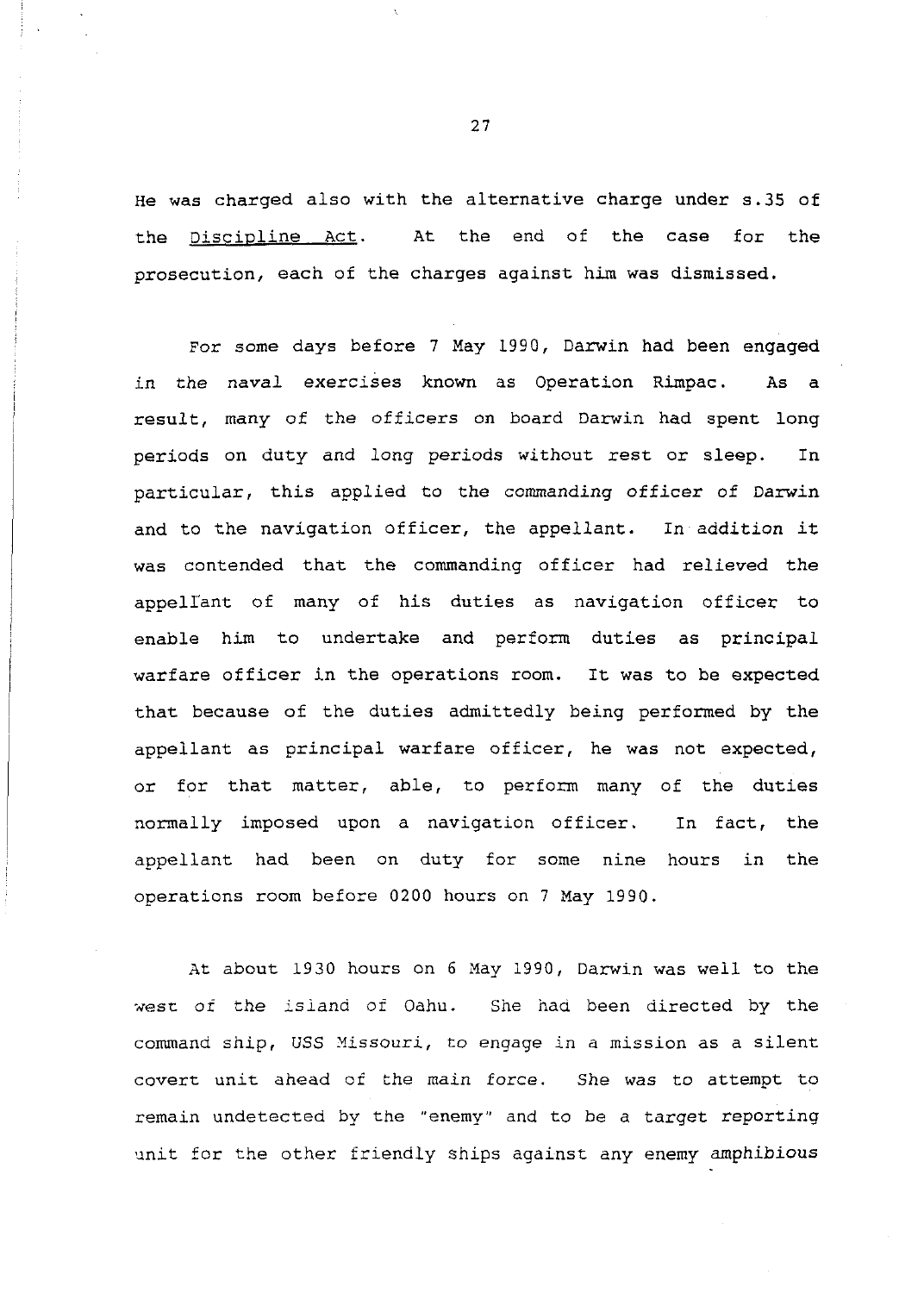group expected to be in the area off Bellows Beach at dawn on 7 Xay 1990. Bellows Beach is on the eastern side of Oahu Island towards the southern end of the island. It is to the south of Mokapu Peninsula which extends to the north and east of Bellows Beach. At the same time, care had to be taken to avoid detection by other "enemy" ships which might be in any area around the island.

Having regard to the tactical position, the appellant was required to prepare a navigation plan to have Darwin off the east coast of the island near the Yokapu Peninsula at dawn on 7 May. If possible, Darwin had to remain undetected by the "enemy". The appellant prepared the navigation plan while on duty as principal warfare officer in the operations room. The plan was approved and ratified by the commanding officer and the executive officer. The plan brought Darwin close to the island. The plan which forms the basis of the charge against the appellant is charted on United States Chart 19357, being a chart of the island of Oahu in Hawaii. Apparently, there may be differences between the British Admiralty Chart of the area and the United States Chart, but for present purposes nothing turns on these differences.

The navigation plan prepared by the appellant showed the approach course on Chart 19357 as Darwin came close to the western coast of Oahu. The navigation plan showed the shallow water being the 10 fathoms line, by hatching, and the existence of lights that could be used for the taking of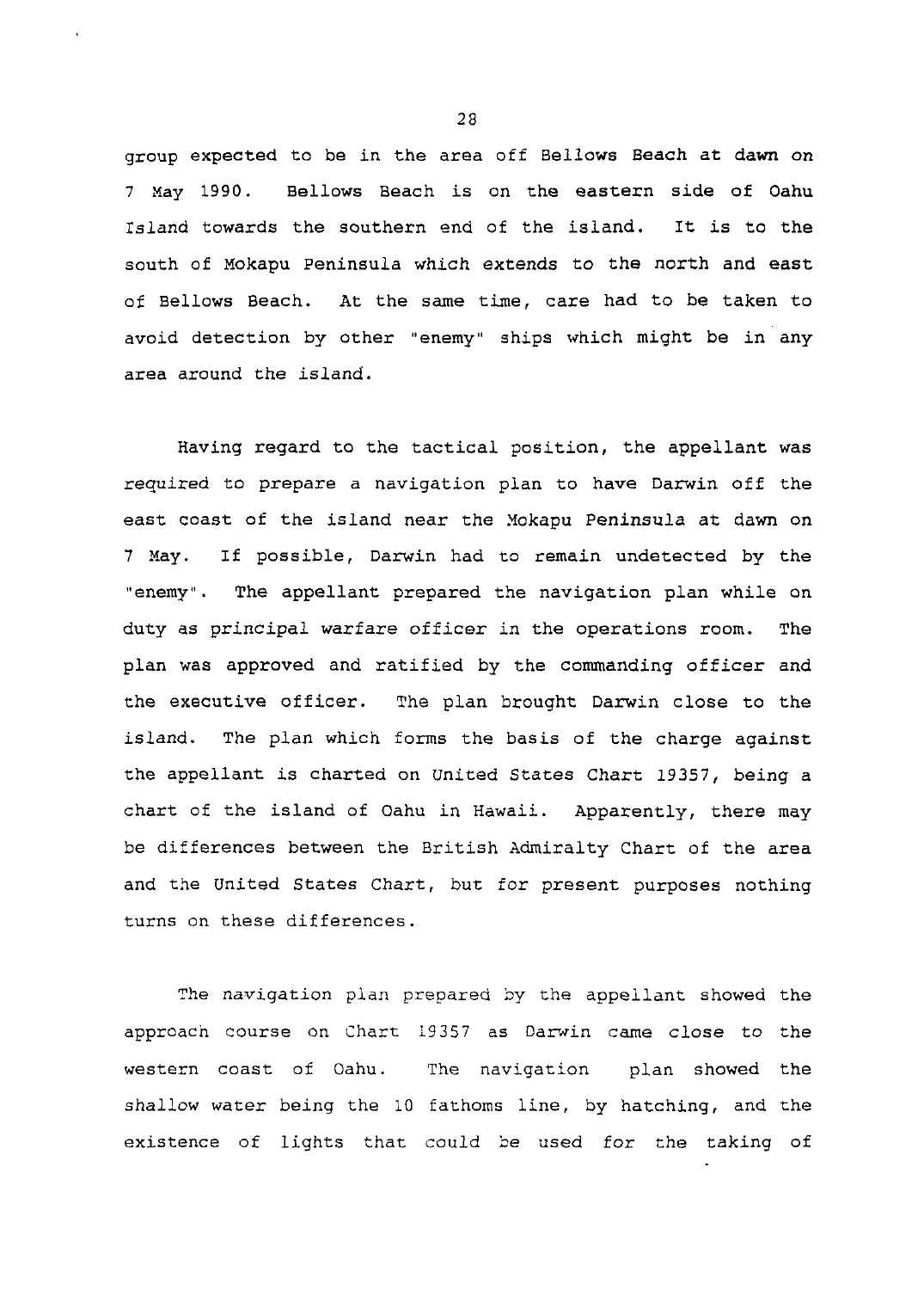bearings. Areas for the use of echo soundings were shown and areas for sector radiating were also marked. This was done in an attempt to avoid detection by other ships in the vicinity and the sector radiating was towards the land only. The lights were shown by a circle with lines radiating from the circumference of the circle. The watchkeepers were directed to take fixes every Six minutes. The course to be followed was marked and the bearing to take on each course was denoted. Essentially the plan provided for Darwin to keep close to the shoreline but well clear of the 10 fathoms line. The course to be followed once Darwin came close to the shore of the island was to sail on a generally north-westerly course to a point west of Kaena Point which is the most westerly point of the island and near the northern most point of the island; then on a generally north-easterly course for a short distance to round Kaena Point; then on a more easterly course followed by a north-easterly course to hug the north-west shore of the island to a point north-west of Kahuku Point being the northern most point of the island; then on an easterly course to pass the northern part of the island and then on a generally south-easterly course at 150 degrees towards Mokapu Peninsula. Lights were marked on the chart at Kaena Point, on a radio mast just south-east of Kaena Point, a stack at Waialua about half way along the north-west coast of the island, and a stack at Kahuku a snort distance to the south east of Kahuku Point and at Pyramid Rock on the north-west end of the Mokapu Peninsula. There was some suggestion at the court martial that a light marked on the chart as being an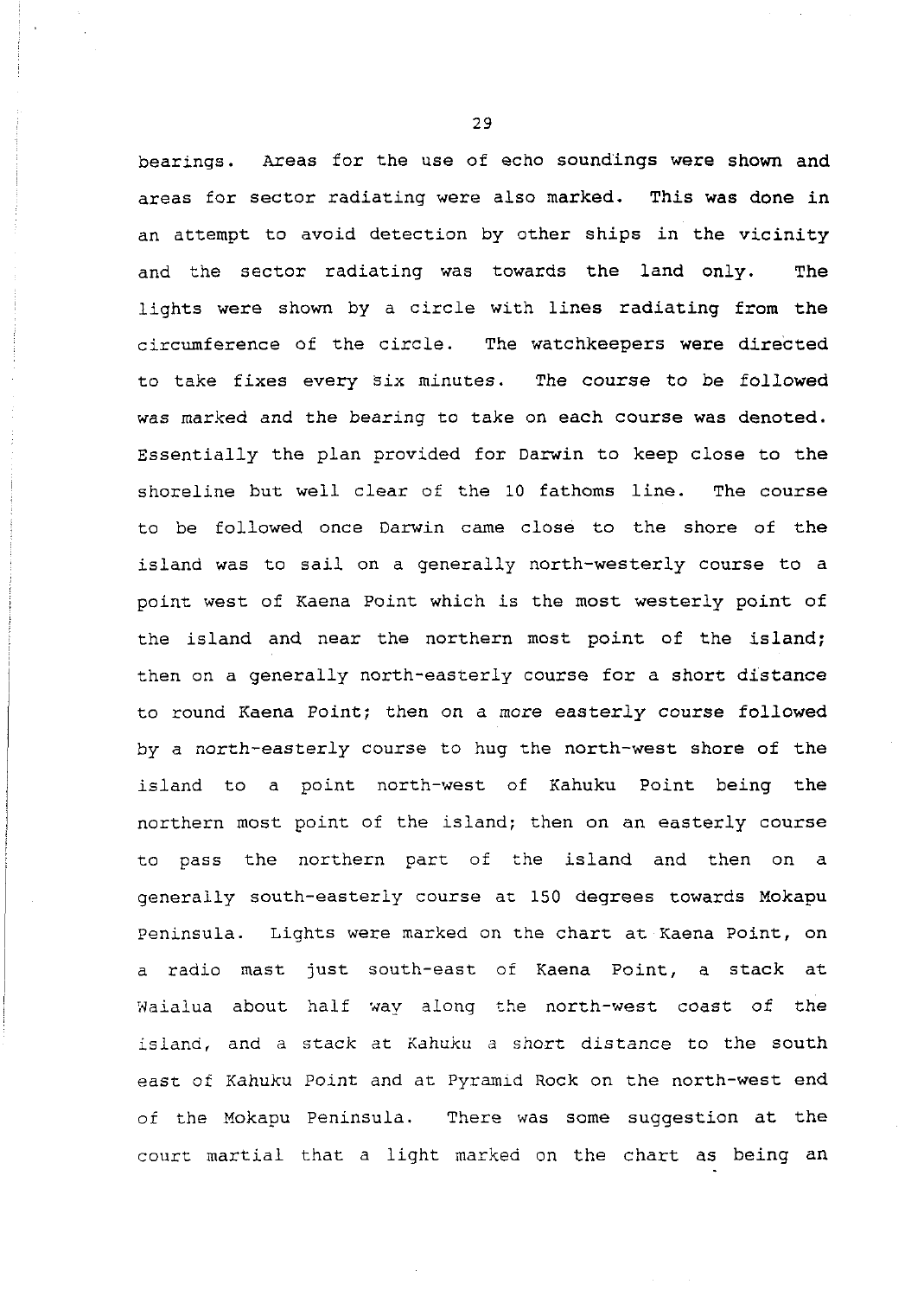aero beacon south of the Pyramid Rock light should have been marked but was not and that this could have caused confusion to the officers on the watch. No further comment is made on this aspect. In fact the navigation plan was departed from in major respects because of the exigencies of the tactical situation.

The commanding officer had retired to sleep and had placed the command of the ship in the executive officer. The executive officer was working in the war-room as well as on the bridge. The appellant was working mainly in the war-room but between 0001 and 0218 on 7 May he spent about half an hour on the bridge where he discussed the chart with the then officers of the watch and checked three fixes taken at the six minute intervals between 0200 and 0218. He was then given permission to retire to his cabin to rest having been on duty continually for a very long time. He remained in his cabin until the time Darwin grounded.

Darwin sailed further to the west of the island than the navigation plan showed. This was done for the purpose of picking up her helicopter which had been despatched for observation purposes. She then kept well away from the navigation plan until she was due to commence the east course at the north of the island. It appears that there was some confusion by the officers ot the watch in fixing the actual position of Darwin and from a reconstruction it appears that wnen Darwin was on the east course north of Kahuku Point she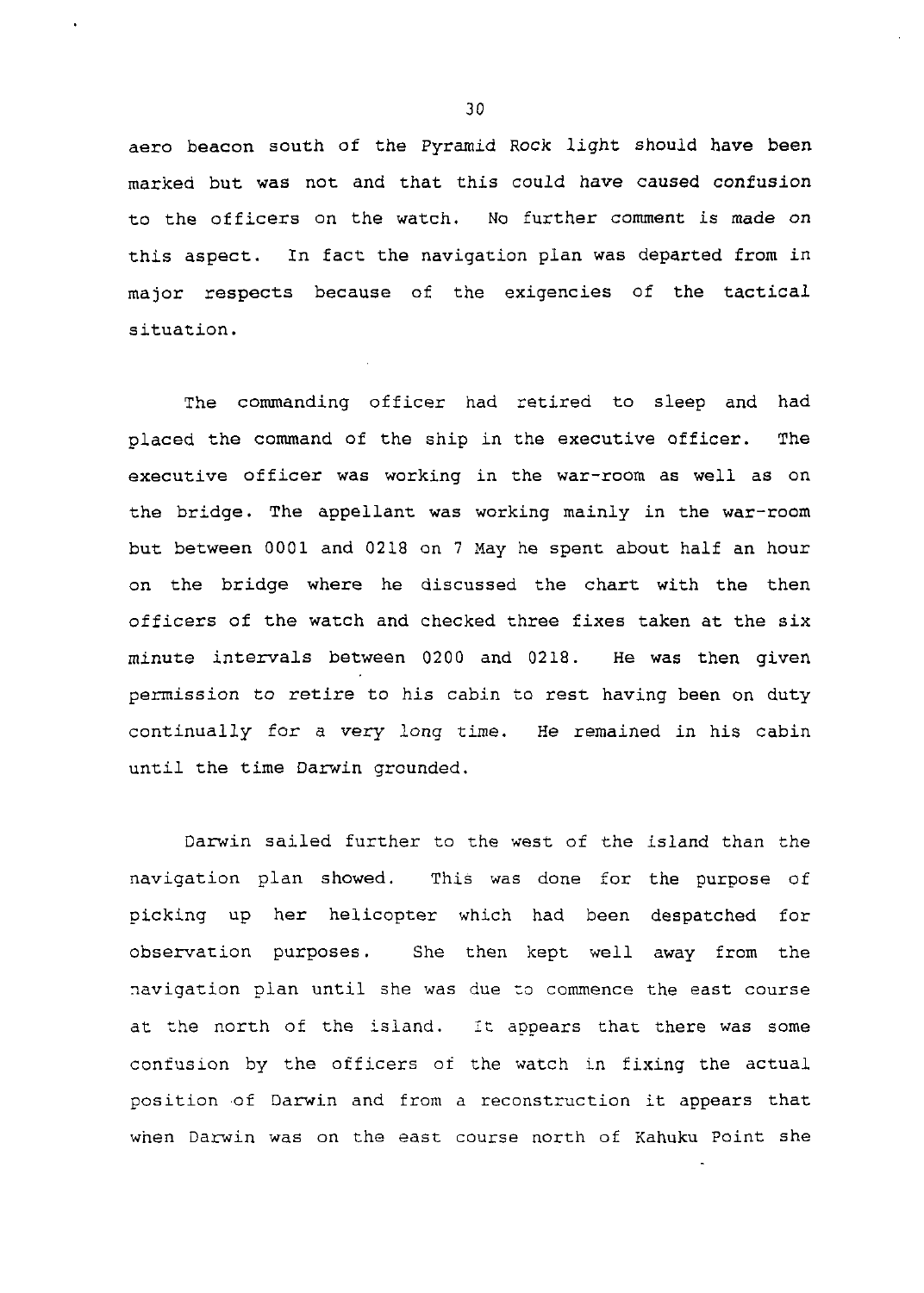was closer to shore than the navigation plan permitted and that she turned to the 150 degree course before reaching the point at which she should have so turned. As a result Darwin came in much closer to the north-east shore of the island and struck the shoal. She received damage but was able to float free from the grounding.

Of necessity, this outline of the facts does not give a complete picture. No reference is made to other matters which formed a large part of the evidence before the court martial. For example, the duties of a navigation officer and the facts relevant to particulars 2 and 3 of the particulars to the charge under s.39 of the Discipline Act are not discussed. Difficult questions in relation to causation, whether of negligently causing a service ship to be hazarded or of negligently allowing a service ship to be hazarded are not discussed. The relationship between negligently hazarding a service ship and negligently stranding a service ship is not discussed. The concept of negligence in this context is not discussed. It is noted that the commanding officer and executive officer were each found guilty and convicted of an offence essentially the same as that of the appellant, but the different time span mentioned in the charge against the commanding officer is difficult to understand. In any event, the navigation plan prepared by the appellant extended beyond the plan drawn on Chart No 19357. The plan brought Darwin towards the island of Oahu and then provided for the course around the island which commenced at about 0200 hours. The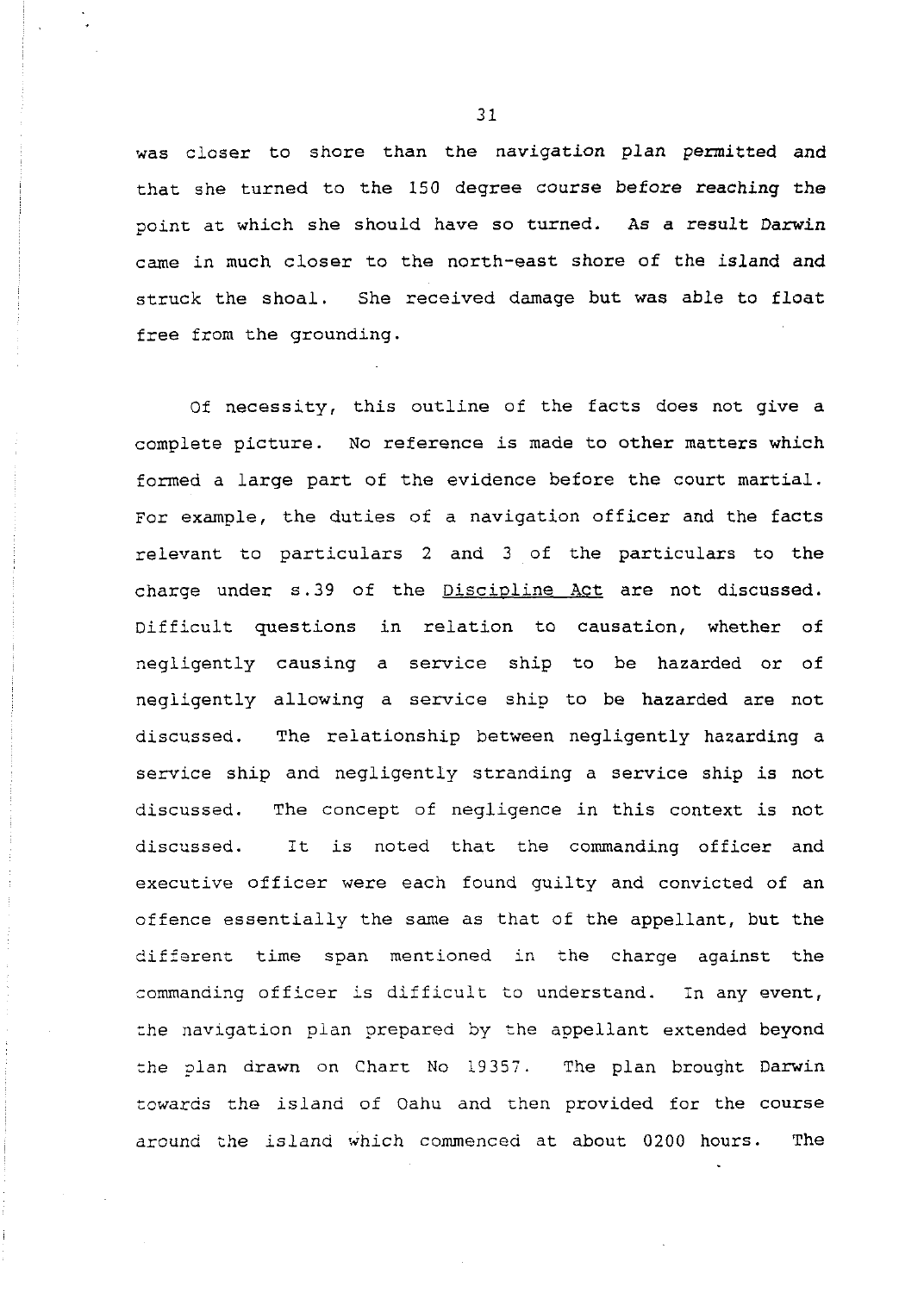particulars to each of the charges against the two senior officers were essentially the same as against the appellant except in particular 1 reference was made to examining the navigation plan, not preparing the plan. In addition to particulars 1, **2** and **3,** additional particulars were given with respect to the other two officers, but the essence of the particulars was the same.

A reference to the particulars given to the charge against the appellant illustrates very starkly the difficulties caused to him in having to answer a charge which was bad for duplicity. As discussed earlier in these reasons, the words "to cause" and "to allow" have different meanings. It is not clear whether the particulars given should be treated as relating to "to cause" or "to allow". In the opening paragraph of particular 1 the use of the words "and/or alternatively" creates difficulties. At no stage was there any doubt that the appellant had prepared the navigation plan. Insofar as it was relevant, that particular should have been given and further particulars should have been given of the fact that that plan was causally connected with negligently causing (or allowing) the service ship to be hazarded. Further particulars of the hazarding should have been given, but this, to some exzent, depends upon the link or causation between the plan as prepared, possibly as executed, and also other factors as contained in the particulars. Particulars 2 and **3** are not directly related to the plan but to other aspects of the duties of a navigation officer. All these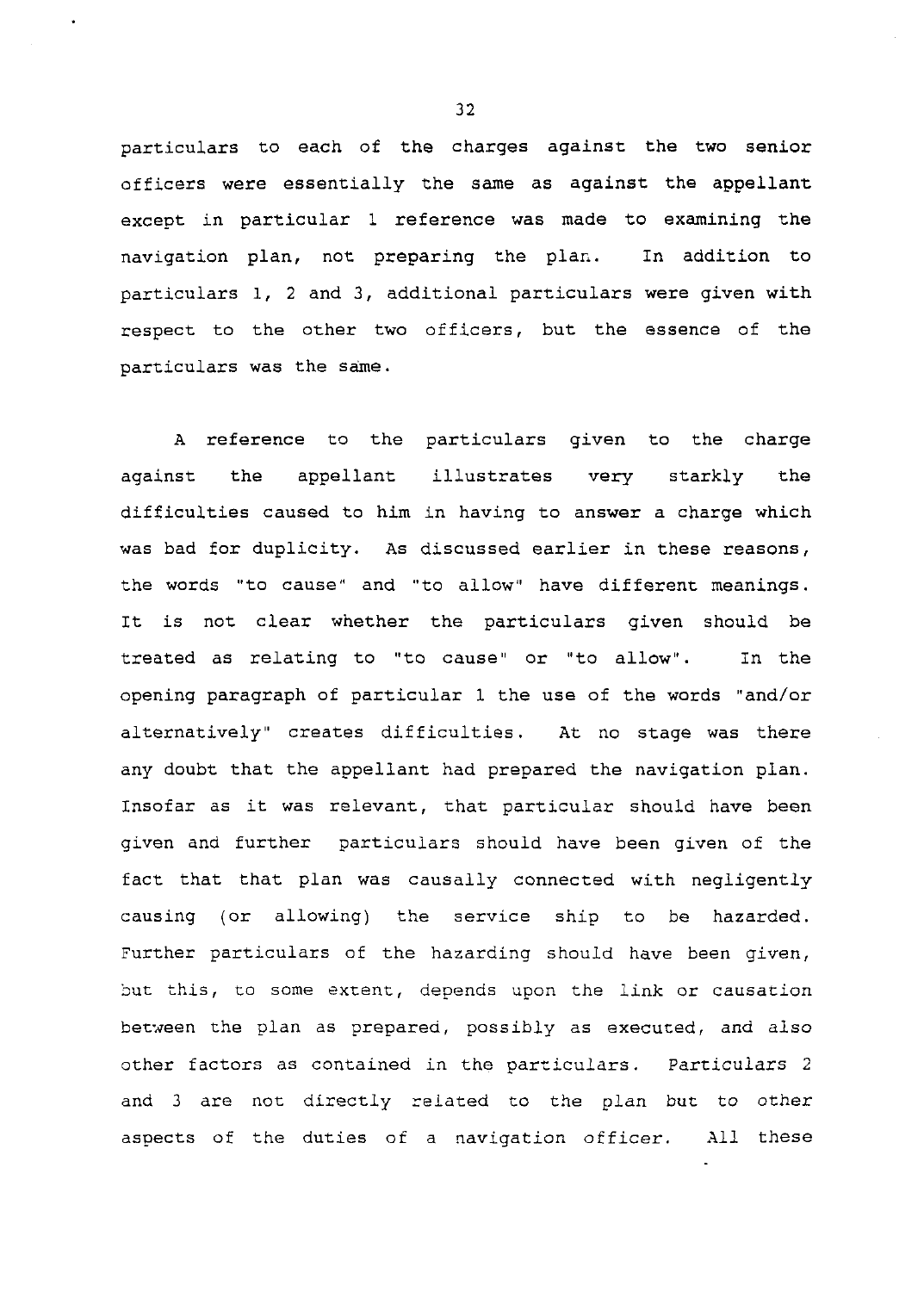observations illustrate the difficulties arising in charging a defence member with a service offence of the kind referred to in 5.39 of the Discipline Act particularly having regard to the equating of service offences with criminal offences to be tried in civil courts. These observations illustrate further the difficulties facing the appellant in attempting to answer a charge which was bad for duplicity.

In all the circumstances of this appeal, the Tribunal does not consider that in the interests of justice, the appellant should be tried again. The commanding officer and the executive officer of HMAS Darwin have both been convicted of negligently causing or allowing the ship to be hazarded. Neither objected to the charges as being bad for duplicity. Neither has appealed against the conviction. The appellant has had to face a long and difficult trial. His objection to the charge being bad for duplicity was not accepted by the prosecutor who could have sought leave to allege the two charges of causing or allowing to be made in the alternative. Instead he contended that the charge specified one offence only. The Judge Advocate rejected the objection made by counsel for the appellant and wrongly ruled in favour of the prosecutor's submission. As a result the appellant was faced with great difficulties in defending the one bad charge brougnt against him in which it was not clear just what particulars were relevant. The appellant should not be requized to face another charge or charges which cannot be identified at this stage.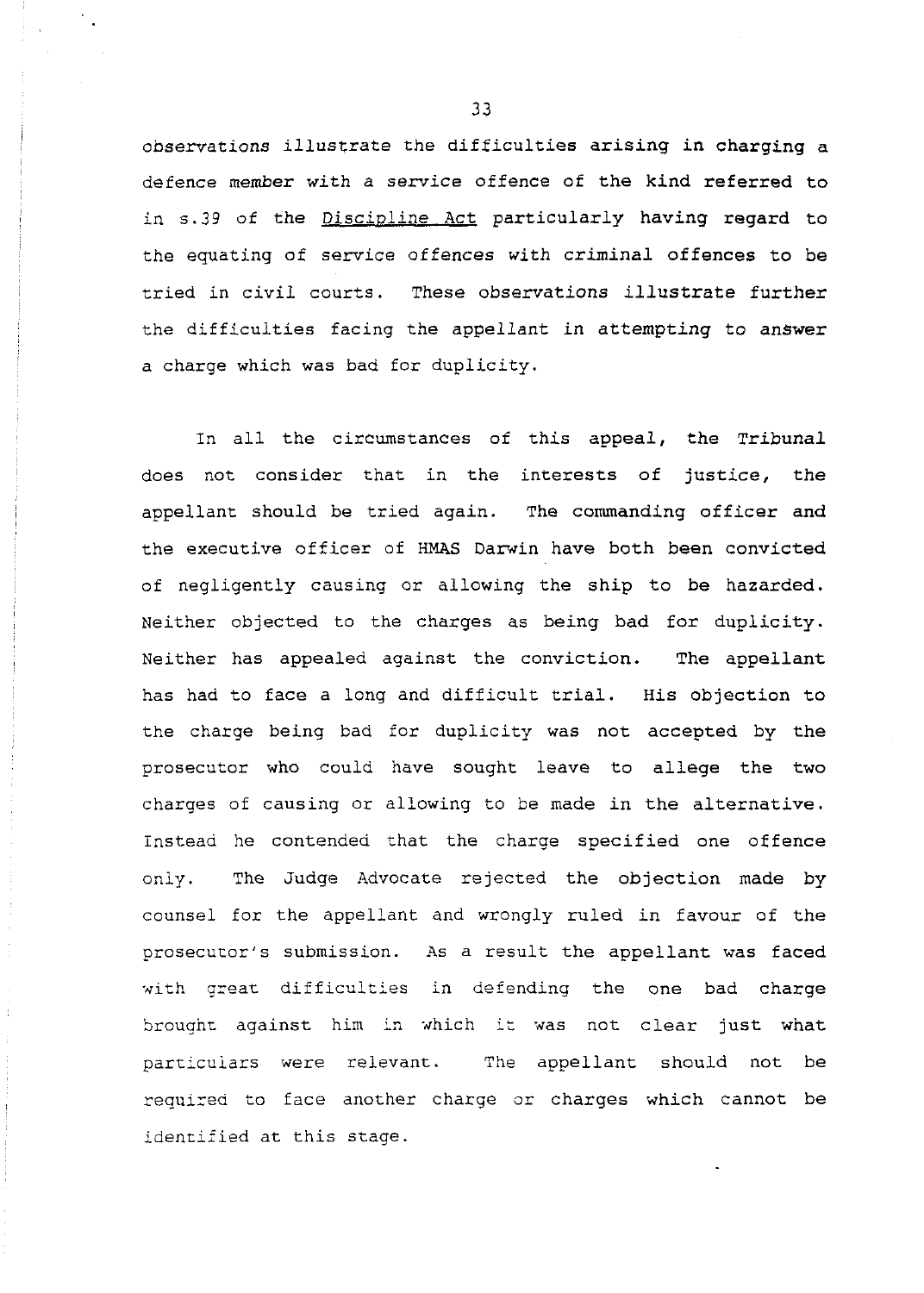There are other circumstances which would render it unjust to the appellant to make him stand trial again. It is to be noted that upon conviction, the penalty imposed was the most lenient penalty available for the alleged offence, namely a reprimand. It was not disputed that on the happening of the grounding the appellant was immediately removed from his ship and has not had the opportunity to undertake navigation duties since. It was submitted, and there was no contrary submission, that the appellant may have lost his career as a navigator regardless of the result of this appeal. Having regard to those matters, the expense involved in the retrial of a complex matter, and the stress which the appellant would be obliged to undergo, it would' be disproportionate to the service interest in the public administration of justice to order a new trial.

During the course of submissions, some reference was made to the provisions of s.26 of the Defence Force Discipline Appeals Act. Those provisions are as follows:

"26. (1) Where the Tribunal quashes the conviction of a person of a service offence (in this section referred to as 'the original offence') but considers -

- (a) that the court martiai or the Defence Force magistrate could in the proceedings have found the person guilty of another service offence, being -
	- (i) a service offence that is an alternative offence, within the meaning of section 142 of the Defence Force Discipline Act 1982, in relation to the original offence; or
	- (ii) a service offence with which the person was charged in the alternative and in respect of which the court martial or the Defence Force  $\epsilon_{\rm{max}}$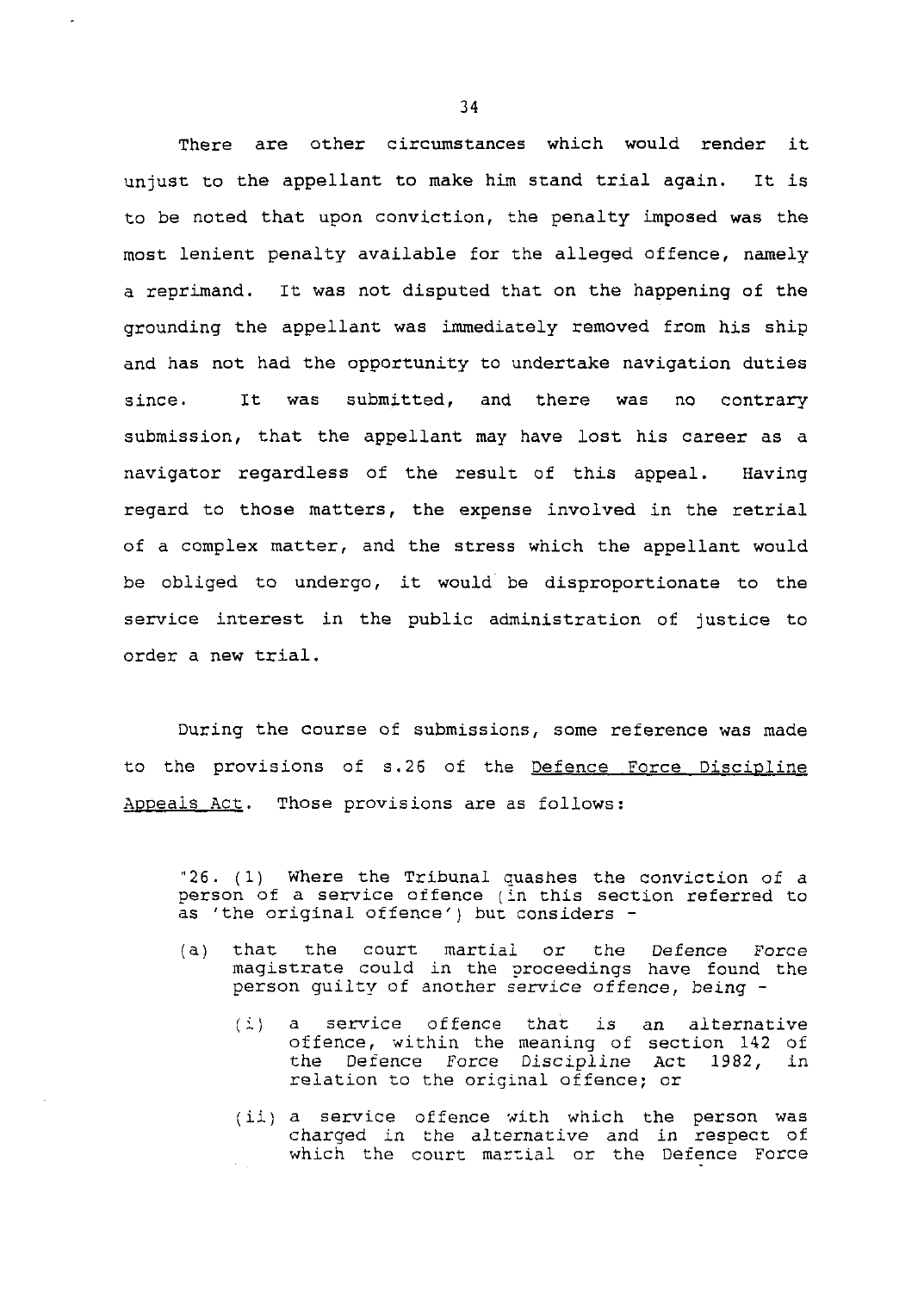# magistrate did not record a finding; and

(b) that the court martial or the Defence Force magistrate, by reason of its or his finding that the person was guilty of the original offence, must have been satisfied beyond reasonable doubt of facts that prove that the person was guilty of the other service offence,

the Tribunal may substitute for the conviction of the original offence a conviction of the other service of fence.

Sub-sections (2) and (3) deal with matters affecting punishment. "

Although not at the forefront of the submissions made by counsel for the respondent, it was suggested that if the appeal was successful and the conviction quashed, the Tribunal should exercise the power conferred by  $s.26(1)(a)(ii)$  and  $(b)$ . In these reasons, the charge under s.39 of the Discipline Act has been referred to at times as the first charge and the charge under S. 35 has been referred to as the second charge. Applying the facts of the charges to s.26 of the Defence Force Discipline Act, the first charge is the original offence and the other service offence is that alleged in the second charge. On the facts of this appeal, the Tribunal has quashed the conviction of the appellant of the first charge, being the original offence, on the basis that the charge was bad for duplicity. The defect in the first charge resulted in the fact that the Tribunal was not required, and in fact could not, consider the other grounds of appeal. Before exercising the power conferred by s.26, of the Defence Force Discipline  $Act,$  the Tribunal must consider that the court martial could,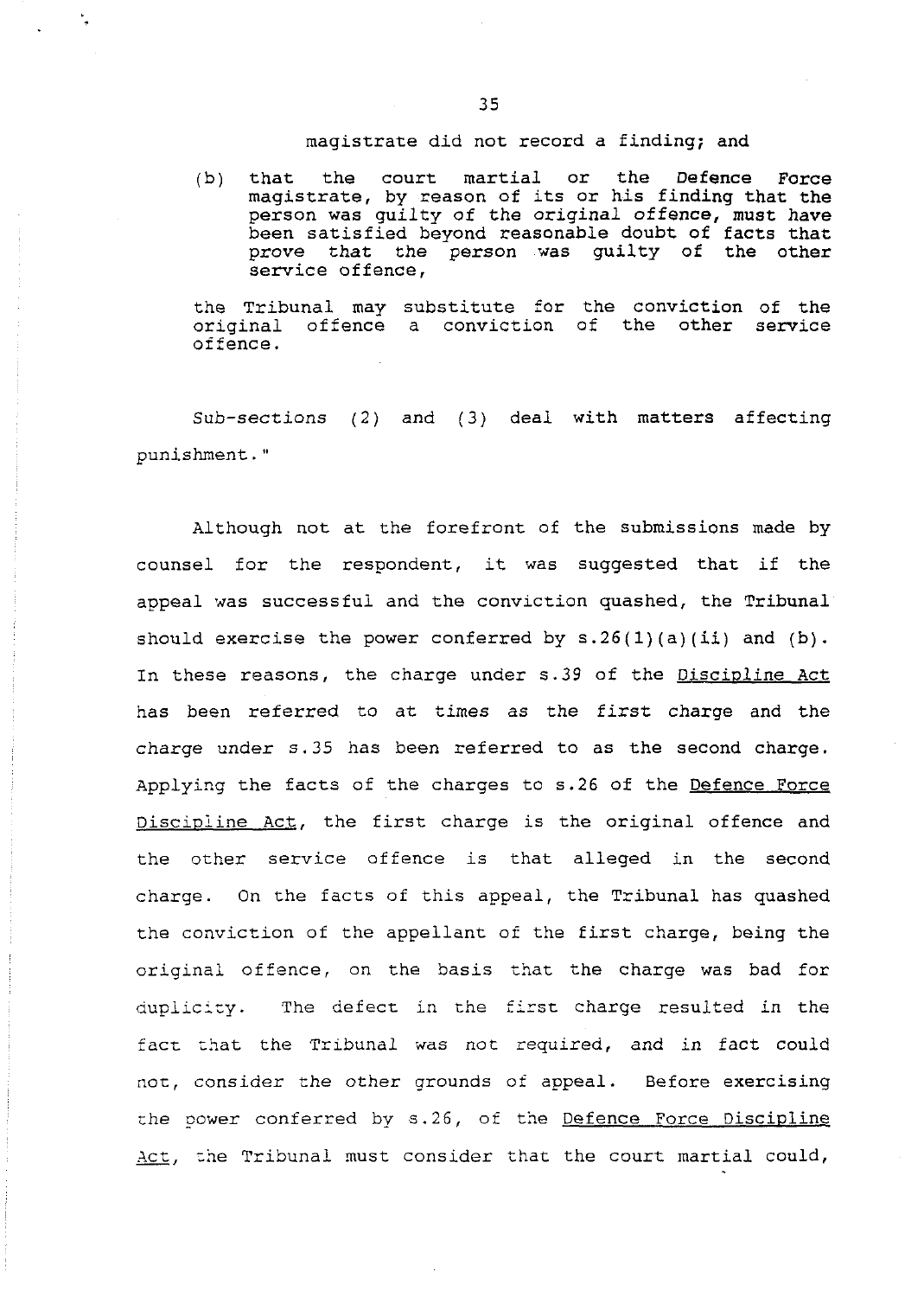in the proceedings, have found the appellant guilty of the second charge, and that the court martial by reason of its finding that the appellant was guilty of the first charge "must have been satisfied beyond reasonable doubt of facts that prove" that the appellant was guilty of the offence alleged in the second charge.

The terms of the second charge have been set out earlier in these reasons. They contain their own difficulties. The charge alleges that the offence occurred between 2000 and 0445 hours on 6 and 7 May 1990, a much longer period than that alleged in the first charge. The same particulars are given, but as observed earlier in these reasons, those particulars contain their own difficulties. Normally, particulars to a charge based on s.35 of the Discipline Act should state the relevant duties that a defence member is required by his office or appointment to perform and then the facts, whether acts or omissions which, it is alleged, constitute the negligent performance of these duties. The particulars given with respect to the second charge do not appear to be adequace, but no submissions were directed to this aspect of the charge.

In these circumstances, the Tribunal has doubts whether the court martial could have found the appellant guilty of the second charge. Of more importance, the Tribunal has **very**  grave doubts whether the court martiai, by reason of its finding that the appellant was quilty of the first charge,